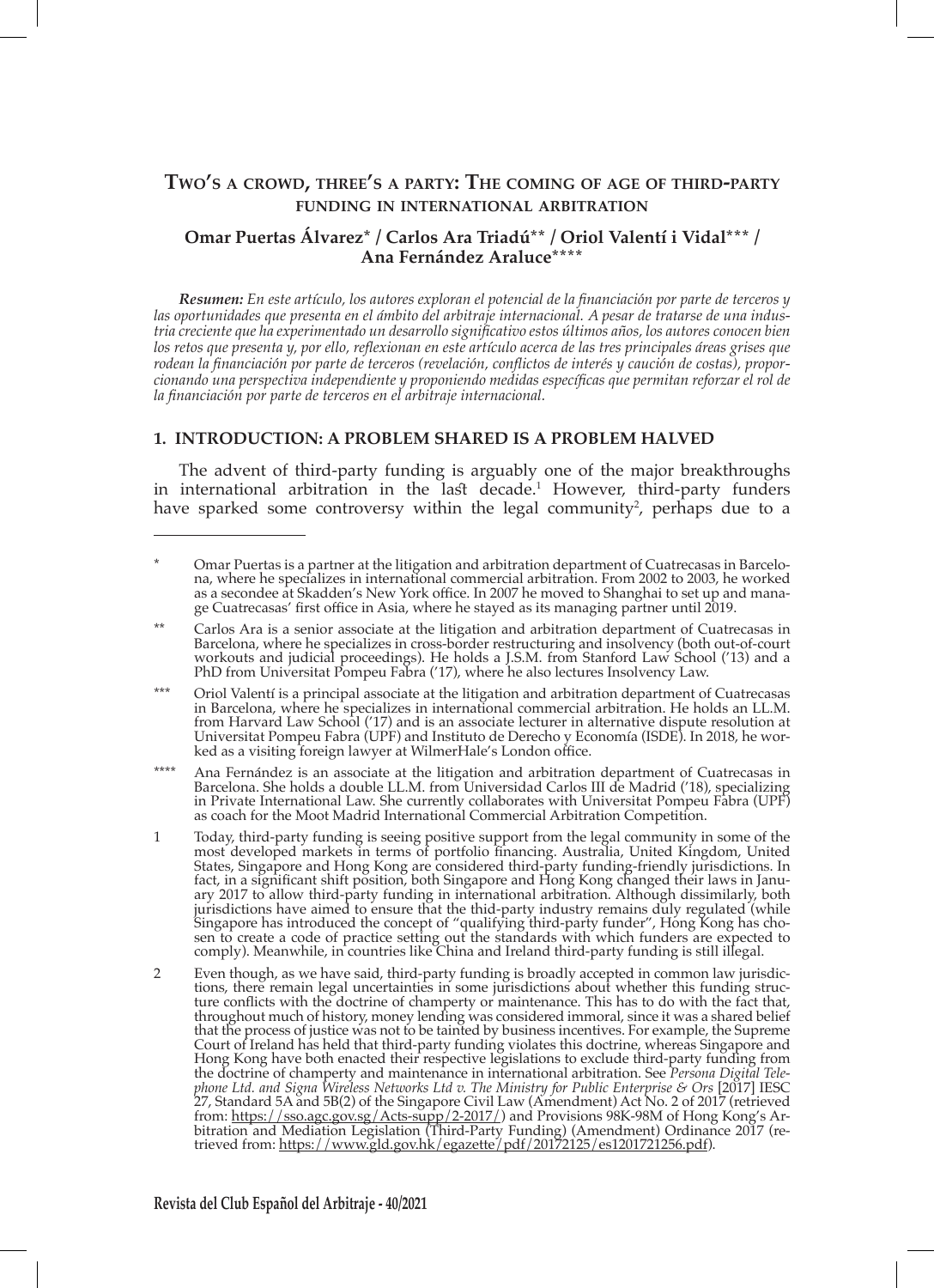mistaken vision of their role, dynamics and potential to promote the development of international arbitration practice. Third-party funders are now gaining ground, not only among parties with limited financial resources, but also among parties with adequate resources that nevertheless turn to external funding for risk management purposes (*i.e*, to monetize contingent assets).

At its core, third-party funding is indeed no more than a risk management tool to hedge uncertainties and costs attached to (usually large-scale) disputes. A party to an arbitration cannot diversify risk nor calibrate its magnitude with the same degree of efficiency as an organization that does nothing but this. Overall, thirdparty funding provides a capital injection on a non-recourse basis to risk-adverse parties with meritorious claims, thus alleviating short-term financial pressure on them.

By extricating itself from the budgetary hurdles arbitration poses, the funded party avoids getting its fingers burnt and navigates the arbitration in a much more comfortable position. As the saying goes, a problem shared is a problem halved. And yet, transferring the risks and concerns associated with the arbitration to a third party comes at a price.

From a funder's perspective, international arbitration is proving to have an irresistible allure, most certainly due to the prevalence of high-profile cases and highvalue claims, the streamlined proceedings, the ability to monitor variables such as the expertise of the decisionmaker (thus, increasing the predictability of the outcome of the dispute) and the high enforceability of arbitral awards.<sup>3</sup>

However, just as pressure for transparency in the arbitral process increases, the perception remains that third-party funding is an industry operating in the shadows.<sup>4</sup> This has triggered a massive influx of legal opinions and commentaries attempting to draw the contours of this thriving industry and approach the legal issues it poses: whether third-party funding is permitted; whether the funder is a party to the dispute; whether third-party funding should be disclosed to the other party and the arbitral tribunal, and if so, to what extent; or whether third-party funding *per se* justifies a security for costs order.

We will deal in this article with these and other conundrums, though we must anticipate that there are no right or wrong answers to any of them. In fact, we may as well give away our personal conclusion before taking the discussion further: even though certain strands of the debate on third-party funding remain unresolved, thirdparty funding has matured into a fully operational and buoyant industry. Third-party funding is growing steadily, while trying to find its place and gain name recognition in the field of international arbitration, but it will ultimately be up to the international arbitration community to allow third-party funding to ripen fully.

Before delving more deeply into the topic, we would like to make one last preliminary remark. One special category of arbitration cases that has attracted particular attention is investment arbitration. In fact, the most important publicly

<sup>3</sup> Nieuweld, Lisa Bench and Sahani, Victoria Shannon, 2017. *Third-Party Funding in International Arbitration*, Kluwer Law International, 2nd edition: p. 12.

<sup>4</sup> Beechey, John. "The Pandora's Box of Third-Party Funding: Some Suggestions for Arbitrators in Light of Recent Developments". In Engelmayer Kalicki, Jean and Abdel Raouf, Mohamed (eds.), 2019. *Evolution and Adaptation: The Future of International Arbitration*, ICCA Congress Seeries, Volume 20: p. 558.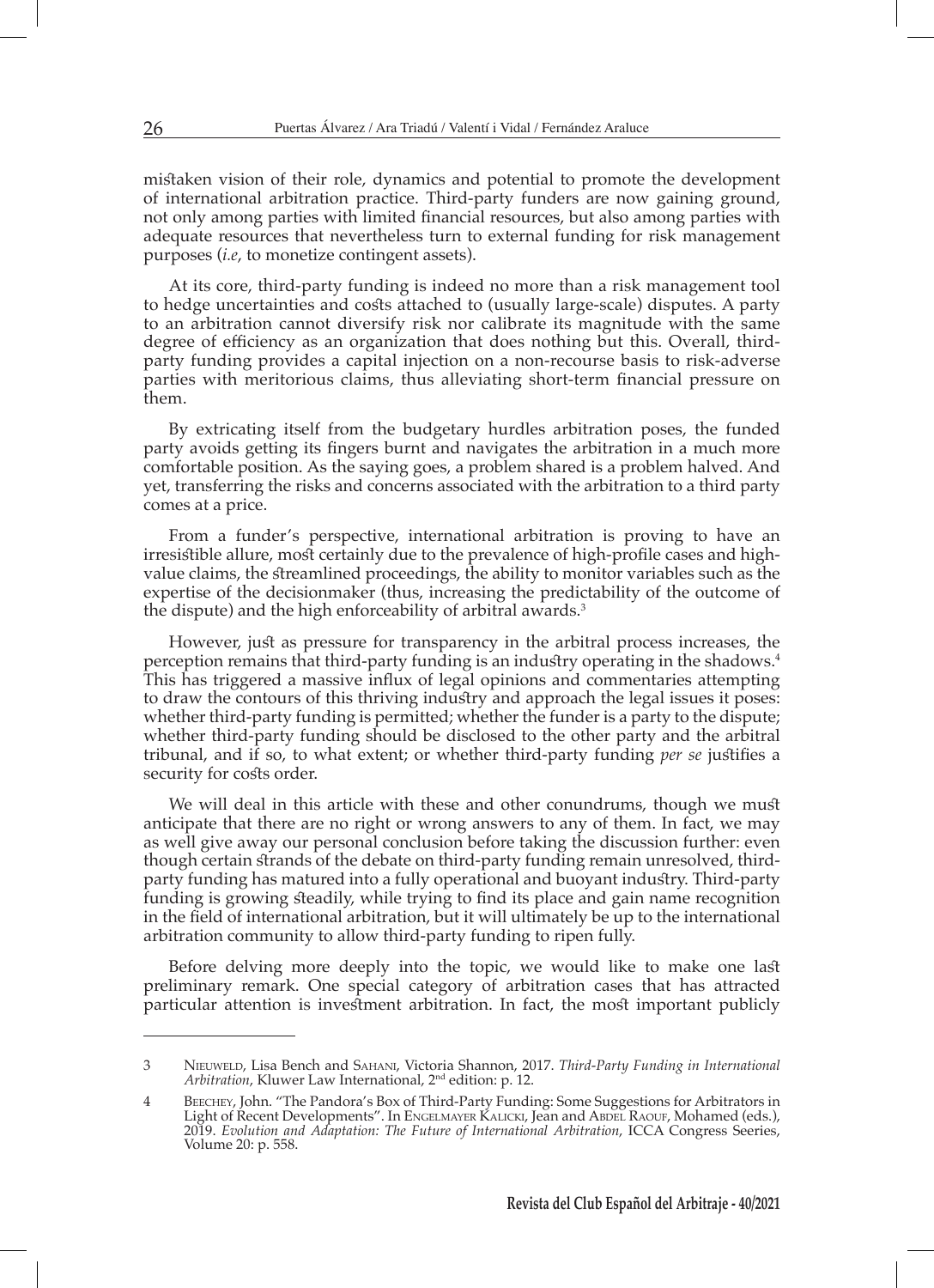available decisions on third-party funding have occurred in the field of investor-State disputes. However, the approach adopted here also provides the perspective of international commercial arbitration, since a double-track approach seems more conducive to our analysis and will allow for a higher level of abstraction.<sup>5</sup>

#### **2. THE TRIPARTITE PARADIGM: THE RELATIONSHIP BETWEEN PARTY, COUNSEL AND FUNDER**

The relationship in third-party funding arbitration has traditionally been depicted as being an equilateral triangle. When the funder steps in, it breaks the linear clientcounsel relationship, creating a triangular funder-client-lawyer dynamic. As discussed in most literature, this triangular paradigm mainly focuses on the relationship clientcounsel and client-funder, whereas the relationship funder-counsel remains blurred (for it has comparatively received less attention).

The client-counsel and client-funder boundaries are clear and the realm in which counsel and funder move and exist is conditioned by the terms of their respective agreements with the client. In contrast, there is no legal relationship between counsel and funder, but for their mutual client and their common interest in winning the case.



This twofold structure warrants the question of whether the funder is a party to the arbitration. Although the funder clearly has an economic interest in the outcome of the dispute, it is not a party to the proceedings.6 All in all, while funders may not be *parties* to arbitration proceedings, they have certainly become *key players* in dispute resolution mechanisms.

The above means that the funder will not be able to (i) control the strategy, settlement or other arbitration-related decision-making; or (ii) direct the settlement of the case for a particular amount nor be able to challenge the settlement agreement that may eventually be entered into by the parties if the settled amount is below the cutoff point agreed in the funding agreement. Accordingly, any failure on the part of the funded party to perform any of its obligations under the funding agreement would

<sup>5</sup> See Osmanoglu, Burcu. "Third-Party Funding in International Commercial Arbitration and Arbitrator Conflict of Interest", Journal of International Arbitration,Kluwer Law International, Volume 33, Issue 3 (2015), analysing the issue of third-party funding from an international commercial arbitration perspective.

<sup>6</sup> Beechey, John. "The Pandora's Box of Third-Party Funding…", *Op. Cit.*, p. 578.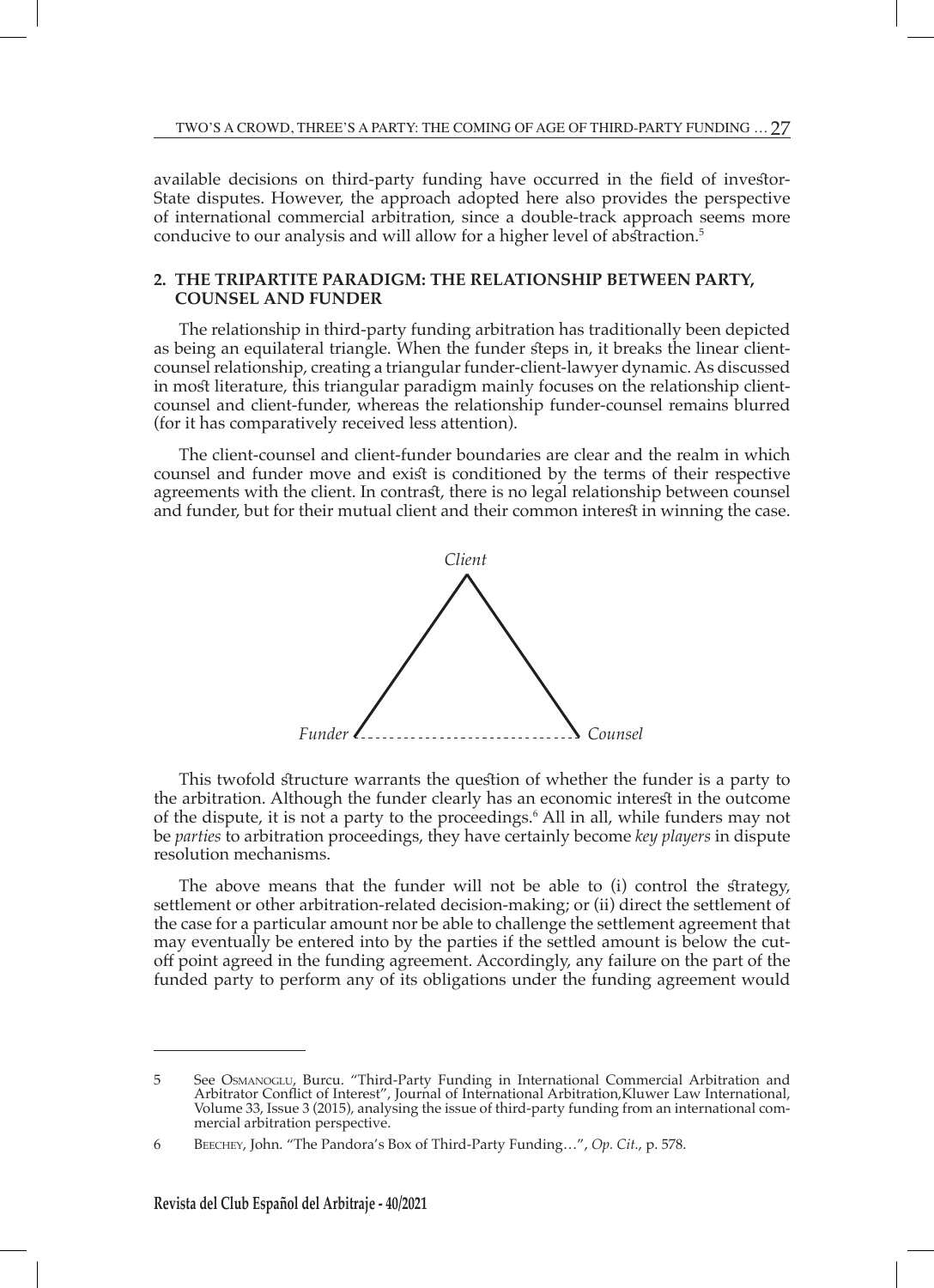constitute a contractual breach and would give the funder a right to compensation for damages – but would not (and, indeed, could not) affect the arbitral proceeding itself.<sup>7</sup>

If the funder is taking substantial down-side risk, it may want to retain a certain amount of control over critical aspects of the case management (*e.g.*, retain a certain degree of control over the appointment of the arbitrators or the evidentiary process).<sup>8</sup> However, the presence of a third-party funder does not automatically trigger a presumption of control (not least because funders want to deter the application of the common law doctrines of champerty, maintenance or barratry doctrines). In fact, despite current trends opening to third-party funding, some restrictions have been placed on its use.<sup>9</sup> Even though the granting of some level of supervision may make sense under some circumstances, the funder's involvement should ideally be kept to a minimum in order to ensure that the funded party remains in control of its case. This policy of minimum intervention is broadly in line with the fundamental principles supported by some litigation funders' associations.

Of course, every case is different, and so is every funder.10 Hence, the level of supervision and "ownership" that the funder has over the dispute will depend on the terms of the funding agreement. Nevertheless, it should be noted that most funders take a passive role in the arbitration and knowingly leave the conduct of proceedings to the funded party and its legal team. In fact, there is consensus among third-party funders that they may monitor but not directly instruct the funded party's legal team.<sup>11</sup>

<sup>7</sup> Funding agreements must handle the concept of termination for fault, whether by the third-party funder or the claimant, For example, material breach by the funded party of its commitment to behave in a commercially rational manner, to follow the reasonable advice of its own lawyers and to disclose all relevant information at all times, will give the third-party funder the right to terminate the agreement and/or claim damages (if proven, unless a liquidated damages provision has been agreed). In this regard, see Smith, Mick. "Mechanics of Third-Party Funding Agreements: A Funder's Perspective". In Nieuweld, Lisa Bench and Sahani, Victoria Shannon, 2017. Third-Party Fun-

ding in International Arbitration, Kluwer Law International, 2nd edition: pp. 21-22. Retrieved from: http://www.calunius.com/media/7098/mechanics%20of%20third-party%20funding%20agreements%20(mick%20smith%20-%202012).pdf 8 Guven, Brooke and Johnson, Lise. "The Policy Implications of Third-Party Funding in Inves-

tor-State Dispute Settlement", Columbia Center on Sustainable Investment (CCSI) Paper 2019: pp- 10-11. Retrieved from: http://ccsi.columbia.edu/files/2017/11/The-Policy-Implications-of-Third-Party-Funding-in-Investor-State-Disptue-Settlement-FINAL.pdf

<sup>9</sup> Some countries have already taken significant steps in this direction. Hong Kong, for instance, has already addressed the issue of control through its Code of Practice for Third Party Funding of Arbitration, which applies to any funding agreement made on or after 7 December 2018. For further detail, see Standard 2.9 of Hong Kong's Code of Practice for Third Party Funding of Arbitration ("*The funding agreement shall set out clearly: (1) that the third party funder will not seek to influence the funded party or the funded party's legal representative to give control or conduct of the arbitration to the third party funder except to the extent permitted by law; (2) that the third party funder will not take any steps that cause or are likely to cause the funded party's legal representative to act in breach of professional duties; and (3) that the third party funder will not seek to influence the arbitration body and any arbitral institution involved.*"). Retrieved from: https://www.gld.gov.hk/egazette/ pdf/20182249/egn201822499048.pdf

<sup>10</sup> Cases and, accordingly, funders' mindset, may vary greatly depending on a range of factors: whether it is an investment or commercial arbitration, whether the funded party is the claimant or the respondent, risk tolerance, prospects of success on the merits, predictability of award outcome, etc.

<sup>11</sup> Scherer, Maxi; Goldsmith, Aren and Fléchet, Camille. "Third Party Funding in International Arbitration in Europe: Part 1 – Funders' Perspectives", Queen Mary University of London, Legal Studies Research Paper No. 164/2013: p. 216. Retrieved from: https://ssrn.com/abstract=2348737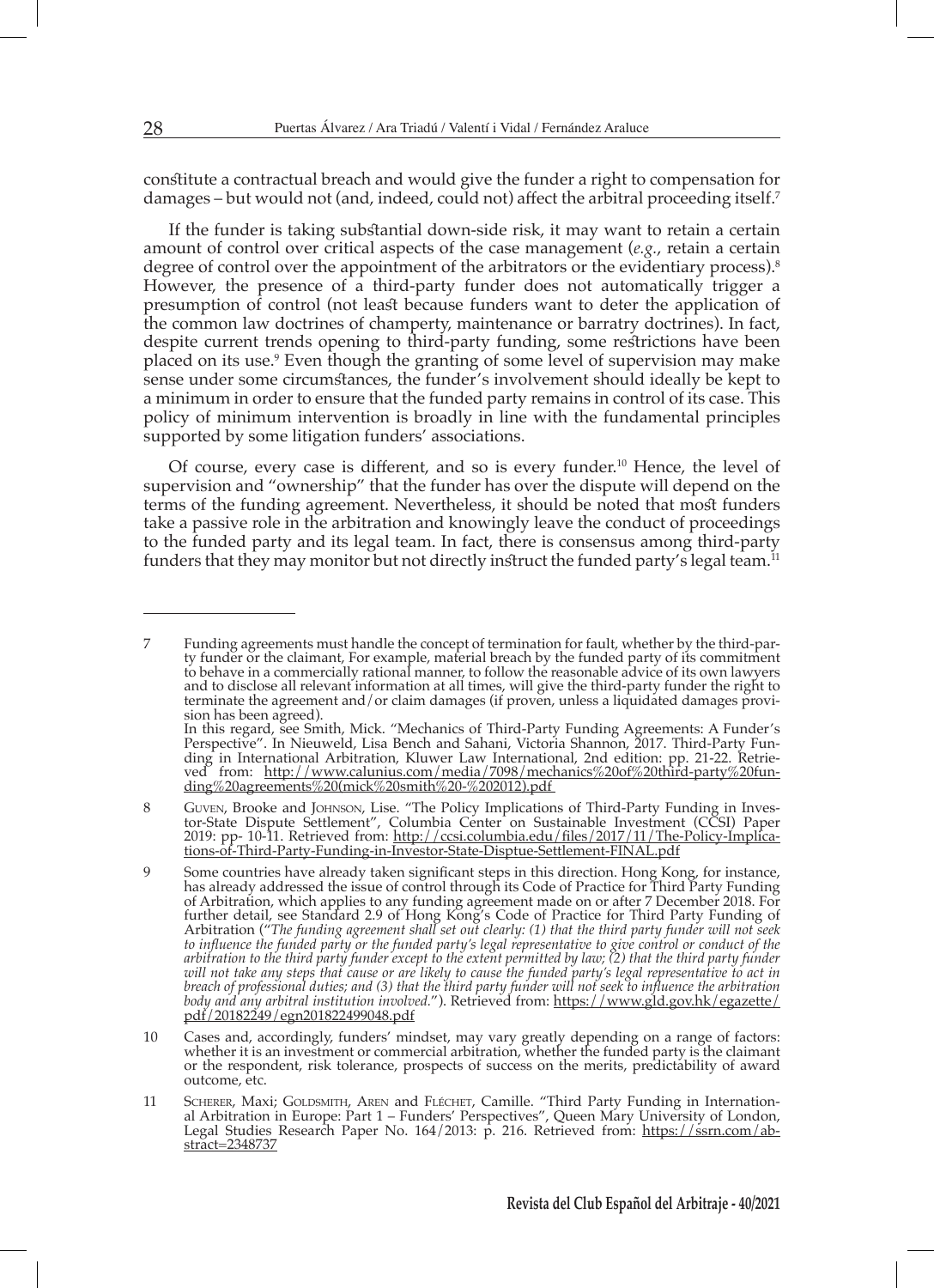The industry of third-party funding has evolved to address the needs of a growing market without losing sight of the economics of dispute resolution. Indeed, in less than a decade, the industry of third-party funding has (i) triggered a shift towards a new model; $^{12}$  (ii) attracted new competitors into the market; and (iii) prompted funders to refine the products they offer, thus leading to an increased diversification and sophistication of their operations.13

Nevertheless, third-party funders (and their appetite for high-profile cases) have inspired positive changes in the market. Third-party funding results in or attracts higher quality cases and spurs the establishment of precedent and the development of law.<sup>14</sup> But, oddly enough, the emergence of third-party funders may as well lead to increased settled outcomes.15 This is because third-party funders always assume a lower recovery than the claim's headline amount and may in fact reward early recovery.

Third-party funding is gaining momentum, but how the industry works still remains a bit of an enigma. Non-recourse financing where repayment is contingent on the client's success in the dispute is the archetypical scenario for third-party funding.16 However, funders are uniquely positioned to handle and mitigate the financial risks associated with its venture and they do so by creating a portfolio of cases. By investing in multiple cases at once, the funder decreases the aggregate risk of its portfolio and drives down funding fees, which usually comprise its costs plus an uplift on the money invested.17 Nevertheless, the internal risks inherent in each individual case -in particular, the quintessential risk in any arbitration matter, the risk of losing the case- remain.18 Overall, "bundling claims" provides a safety net for the funder's own systemic risk, and, if anything, enables the funder to absorb losses more easily.

Arbitration is not about bread-and-butter legal cases and trifling amounts. In fact, the amounts at stake in arbitration generally, and in investment arbitration more particularly, are substantial.19 Accordingly, even if a portion of the prospects will be

<sup>12</sup> With hindsight, it is clear that the third-party funding industry has undergone a seismic change in recent years: from litigation to arbitration funding and from single case to portfolio financing. These changes, aimed at diversifying risk and reducing prices, have shaped an increasingly sophisticated third-party funding market, with fierce competition and an appetite for high-profile arbitrations and a clear inclination for investor-state disputes.

<sup>13</sup> Dos Santos, Caroline. "Third-Party Funding in International Arbitration: A Wolf in Sheep's Clothing?". ASA Bulletin, Kluwer Law International, Volume 35, Issue 4 (December 2017): p. 928. Retrieved from: https://www.lalive.law/data/publications/Caroline Dos Santos Offprint.pdf

<sup>14</sup> Obviously, funds have no interest in funding hopeless cases or unmeritorious claims.

<sup>15</sup> In this regard, see Chen, Daniel L. "Can Markets Stimulate Rights? On the Alienability of Legal Claims", RAND Journal of Economics, 46(1), Spring 2015: pp. 23-26. Retrieved from: http:// users.nber.org/~dlchen/papers/Can\_Markets\_Stimulate\_Rights\_RAND.pdf Though in the field of litigation, Daniel L. Chen's study on the current state of affairs of the industry of third-party funding in Australia leads to the counterintuitive prediction that funders prefer cases with novel issues, and settled outcomes are positively correlated with their involvement.

<sup>16</sup> Nieuweld, Lisa Bench and Sahani, Victoria Shannon, 2017. "Third-Party Funding…", *Op. Cit.,*p. 7.

<sup>17</sup> It can reasonably be expected that high-risk cases will be offset against low-risk cases.

<sup>18</sup> Dispute resolution systemic risks, behavioral risks and regulatory risks are the reasons why the outcome of a case is uncertain. In this regard, see Sahani, Victoria Shannon. "Reshaping Third-Party Funding", *Op. Cit.*, pp. 423-424.

<sup>19</sup> Henriques, Duarte Gorjão. "Third-Party Funding: A Protected Investment". Spain Arbitration Review, Wolters Kluwer Spain, Issue 30 (2017): p. 124.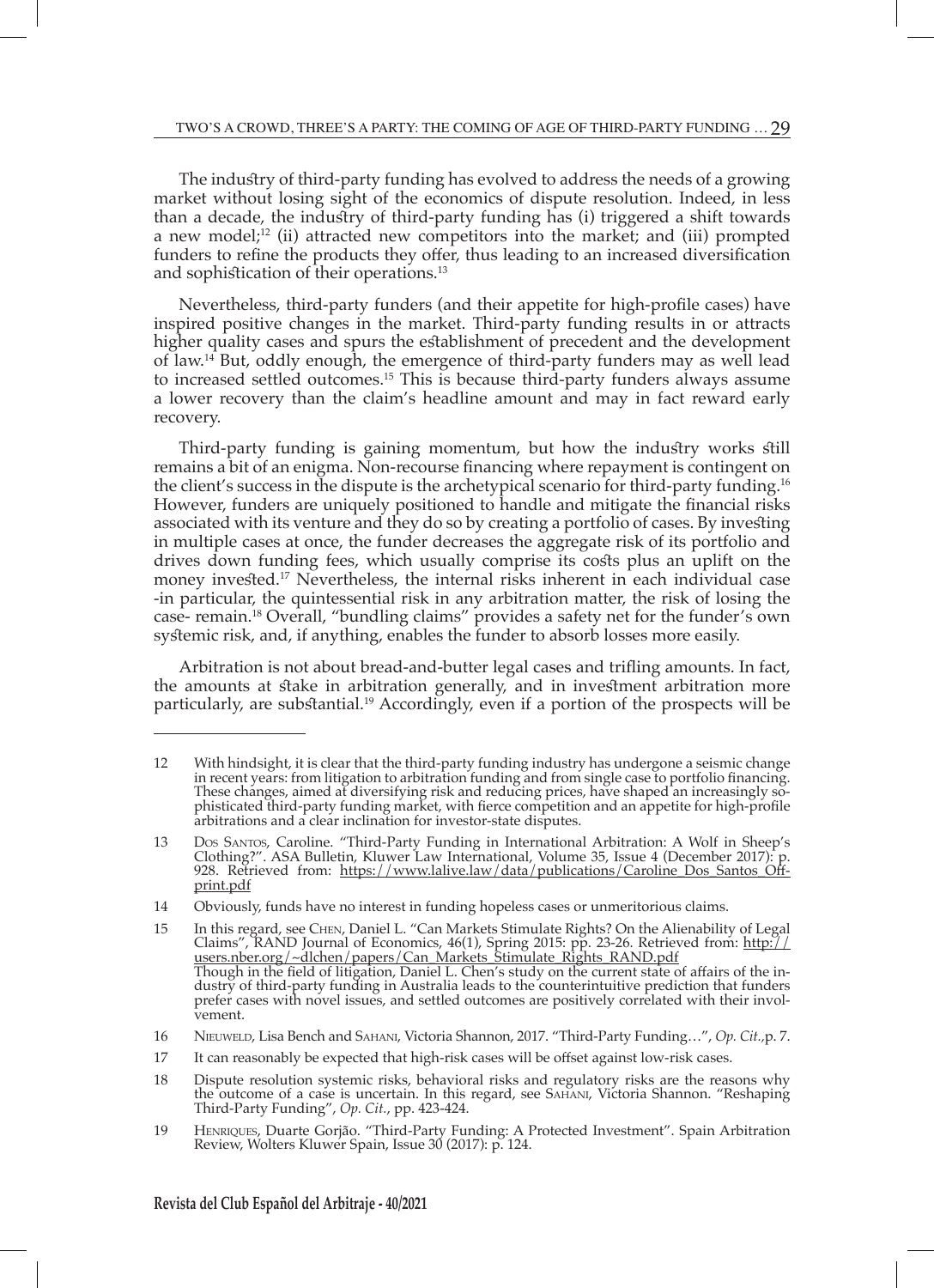shared with the funder, it is better, by and large, to recover something than nothing at all.

However, to whom much is given, much will be required. The funder will use its leverage both prior to funding (due diligence and exclusivity period followed by a negotiation phase) and after the funding agreement is reached (monitoring phase). It should be made clear that clients seeking external funding will all have similar experiences, regardless of whether they sit as claimants or respondents in the arbitral proceedings.20

*First*, during the due diligence and exclusivity period, clients will have to endure the funder's scrutiny, who will attempt to ferret out the naked truth about its prospective client's case.<sup>21</sup> As sophisticated investors, funders have both detachment and financial incentives to engage in an independent and fine-tuned assessment.<sup>22</sup> Thus, the funder will leave no stone unturned and will invest considerable time, money and efforts into performing a thorough legal and financial analysis of the prospective portfolio in order to decide whether to finance it or not.23

Indeed, before making its final decision, the funder must be well positioned to offer a preliminary case assessment in terms of strengths and weaknesses of the claim or defense, likelihood of success on the merits and ability to recover from the assets of the losing party, duration or others. Therefore, in deciding whether to fund a case, funders assess its legal, practical and sometimes even political variables to determine risks, likelihood of success and potential rate of return.<sup>24</sup> For that purpose, if the case is in early stages, demands on the prospective client's legal counsel can be considerable, whereas in a late stage investment, where the case is advanced and the funder can have full sight of the case documents, the workload and inquiries will be significantly reduced.25 This said, issues of confidentiality can clearly arise and should be duly taken into account prior to the due diligence period.<sup>26</sup>

<sup>20</sup> Nieuweld, Lisa Bench and Sahani, Victoria Shannon, 2017. "Third-Party Funding…", *Op. Cit.*, p. 2.

<sup>21</sup> It is important to keep in mind that the funder takes on the risk of loss, because it will typically receive nothing if the case is lost.

<sup>22</sup> Rodgers, Catherine A. "Gamblers, Loan Sharks & Third-Party Funders", Penn State Law Research Paper No. 51-2013: p. 12. Retrieved from: https://ssrn.com/abstract=2345962

<sup>23</sup> Sahani, Victoria Shannon. "The Impact of Third-Party Funders on the Parties They Decline to Finance". Kluwer Arbitration Blog (July 2015). Retrieved from: http://arbitrationblog.kluwerarbitration.com/2015/07/06/the-impact-of-third-party-funders-on-the-parties-they-declineto-finance/

<sup>24</sup> Rodgers, Catherine A. "Gamblers, Loan Sharks…", *Op. Cit.*, p.12.

<sup>25</sup> Smith, Mick. "Mechanics of Third-Party Funding…", *Op. Cit.*, : p. 34.

<sup>26</sup> Another issue posed by third-party funding involves whether a party's sharing of confidential information with the funder may endanger privilege in the underlying proceeding. Neither the funded party nor its counsel want funders' access to such confidential information to be treated as a waiver of attorney-client privilege. Accordingly, the third-party funder and the prospective client will typically execute some form of confidentiality or non-disclosure agreement, with a view to safeguarding legal privilege on shared materials and avoiding an improper use of confidential information.

Further, the "common interest" doctrine (customary in common law systems and generally viewed as an exception to the rule that disclosure of priviledged documents to a third-party constitutes a waiver of privilege) may be invoked in this regard, since it protects documents diclosed to a third-party (the funder) who has a common interest. This doctrine does not serve the purpose of broadening the applicability of attorney-client privilege, but rather preserves and protects an already existing privilege between the funded party and its counsel, that could otherwise be seen as waived by disclosure to the third-party funder.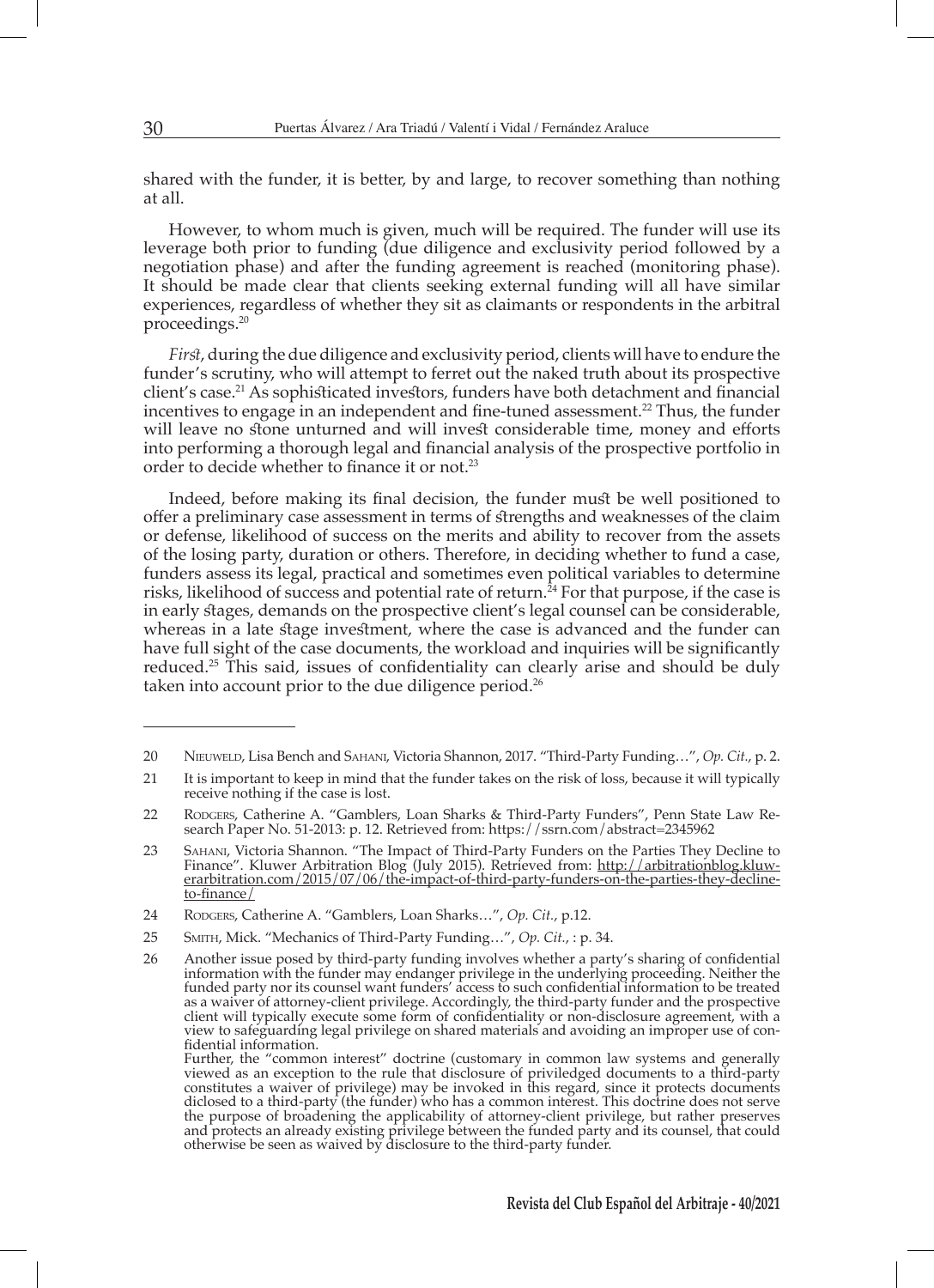*Second*, funder and client will then engage in negotiations over the terms of the funding agreement, the economics of which are typically pre-agreed in a term sheet subject to a satisfactory due diligence.

A well-prepared funding agreement should include special bespoke clauses to safeguard both parties' interests. The financial terms -namely *Budget and Maximum Investment* and *Adverse Costs and Security for Costs*- are the first (and key) points to be agreed upon when negotiating the funding agreement.<sup>27</sup> In fact, because of the need to reach a meeting of minds on the numbers, the preliminary budget and third-party funder core terms may be agreed early in the process, and most likely long before the due diligence period has concluded.28

As for the standard terms in the market, suffice it to say that the price for arbitration portfolio financing varies from one funder to another (based on its cost of capital and the ability to offer a product that diversifies the risk), as does the structure of the funder's proposed terms. Some funders may be expensive, some others may be willing to offer services cheaper than other market players. Either way, the cost of arbitration portfolio financing, irrespective of pricing and rates, is often referred to as "three times", meaning that, if the dispute is resolved successfully, with an arbitral award in favor of the funded party, the funder expects to receive a return of at least three times of its investment,<sup>29</sup> coupled with a minimum internal rate of return ("IRR") to take account of longer duration than expected.

*Last*, once the funding agreement has been signed, the monitoring phase begins. Although there is a concern that the mere presence of the funder may be disruptive and damaging to the fabric of international arbitration practice, for it encourages fear of conflicts of interest and has spurred a heated debate on transparency in international arbitration, in practice funders do not often trespass that threshold. A properly drafted funding agreement should define the boundaries of the funder's role and involvement.30 As a rule, funders do not encroach on the client's strategy nor inquire beyond what is strictly necessary.<sup>31</sup>

Most funders are passive investors and take the view that all arbitration-related decisions must remain entirely with the client. In other words, funders do not control the client's choice of legal counsel, arbitration strategy or whether and when to settle

See as well the IBA Rules on the Taking of Evidence in International Arbitration (2010), Articles 9(2)(b) and 9(3) and Principles B.1-B.4 of the "Report of the ICCA-Queen Mary Task Force on Third-Party Funding in International Arbitration", The ICCA Reports No. 4, April 2018: p. 14. Retrieved from: https://www.arbitration-icca.org/media/10/40280243154551/icca\_reports 4 tpf\_final\_for\_print\_5\_april.pdf

<sup>27</sup> Other non-financial relevant terms would include *inter alia* the funder's termination rights, which may include the funder's right to withdraw its financial support or its obligation to maintain it during a certain periof of time.

<sup>28</sup> Smith, Mick. "Mechanics of Third-Party Funding Agreements…", *Op. Cit.*, pp. 26-27.

<sup>29</sup> Smith, Mick. "Mechanics of Third-Party Funding Agreements: A Funder's Perspective". In Nieuweld, Lisa Bench and Sahani, Victoria Shannon, 2017. "Third-Party Funding…", *Op. Cit.*, p. 28.

<sup>30</sup> Ideally, the funder will not interfere with the independence of the legal counsels' work nor influence the funded party's defense and settlement strategies. The funder should only be permitted, if at all, to exercise very limited power over case and make reasonable inquiries to the funded party.

<sup>31</sup> This view is supported by prominent funders like Burford Capital, Omni Bridgeway, Parabellum Capital LLC or Lake Whillans, among others.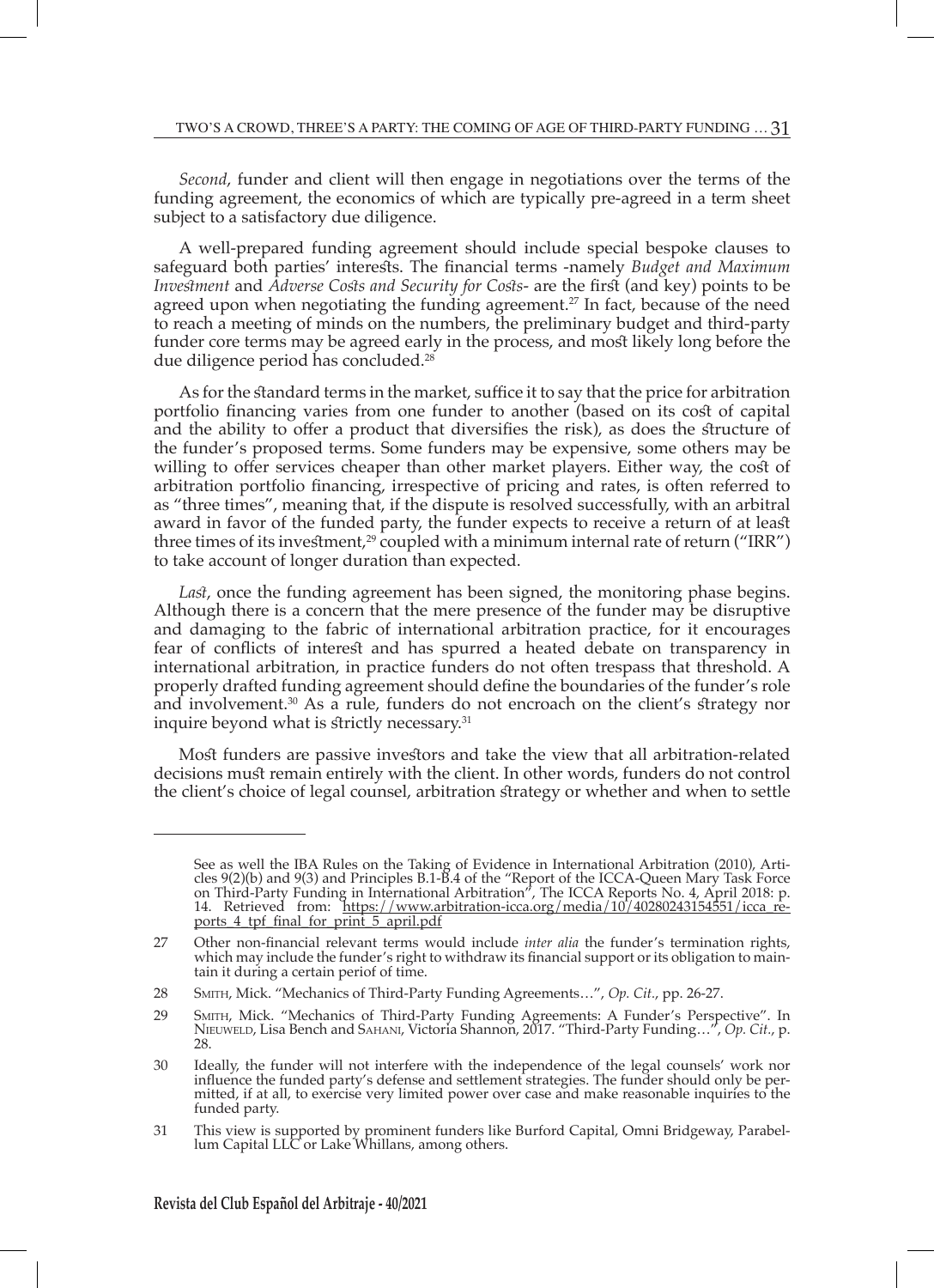a case.32 While the funder may have a legitimate opinion on each of these matters, ultimately it is for the client to decide.33

## **3. DISCLOSURE AND CONFLICTS OF INTEREST: WHEN SPILLING THE BEANS IS PART OF THE GAME**

At present, despite there being no *general* rule -neither in commercial arbitration nor in investment arbitration- providing for the mandatory disclosure of information pertaining to a third-party funding agreement, $34$  there is an unquestionable trend towards an increased disclosure of third-party agreements.

Indeed, the ICC has recently published its 2021 Arbitration Rules, which will come into force on 1 January 2021. The 2021 Rules introduce a significant new provision into Article 11 (General Provisions). Reflecting the growing participation of thirdparty funders in international arbitration, a new Article  $11(7)$  requires each party to promptly disclose "*the existence and identity of any non-party which has entered into an arrangement for the funding of claims or defences and under which it has an economic interest in the outcome of the arbitration.*" The stated purpose of this requirement is to assist arbitrators in complying with their duties of disclosure pertaining to independence and impartiality. This provision is new to the ICC Rules, but reflects the ICC $\hat{\ }$ s existing approach to conflicts of interest and mirrors the growing interest in increasing transparency in the arbitral process.

Likewise, other arbitration institutions have recently incorporated similar provisions in their rules, such as the CIAM Arbitration Rules (Article 23), published in 2020; the HKIAC Administered Arbitration Rules (Article 44.1), published in 2018; and the SIAC Investment Rules (Article 24.1), published in 2017. The SCC recommends (but does not oblige) to reveal the existence and identity of the funder.<sup>35</sup>

However, truth is that national laws either (a) remain silent on this issue or, at best, (b) encourage but do not require disclosure of a party's funding arrangements, save for Hong Kong and Singapore, whose requirement for systematic disclosure of funding agreements remain fairly unique.36

<sup>32</sup> By contrast, as we have anticipated, it would make sense for the funder to retain a certain degree of control over the appointment of arbitrators or the evidentiary process. In fact, in order to limit the funder's control, the funding agreement will lay down the specific powers of the funder and the issues that will be resolved with its participation.

<sup>33</sup> See Cutrona, Danielle. "Control, disclosure, privilege, champerty and other legal finance ethics questions". Burford Capital Blog, July 2019. Retrieved from: https://www.burfordcapital.com/ insights/insights-container/control-disclosure-privilege-champerty-and-other-legal-finance-ethics-questions-answered/ Cohen, Joel E. and Epstein, Ken. "Portfolio Litigation Funding and its Use by Insolvent States". LexisNexis. Retrieved from: https://omnibridgeway.com/docs/default-source/about-us/ team/portfolio-litigation-funding-and-its-use-by-insolvent-estates.pdf?sfvrsn=86359fd2\_2

<sup>34</sup> Beechey, John. "The Pandora's Box of Third-Party Funding…", Op. Cit., p. 573.

<sup>35</sup> SCC Policy Disclosure of Third Parties with an interest in the outcome of the dispute (September 11, 2019).

<sup>36</sup> Both Singapore and Hong Kong impose stringent standards of disclosure on the parties to the arbitration. With respect to Singapore, its recent amendments to the Legal Profession Act and the Professional Conduct Rules 2015 applicable to legal practitioners and law firms, impose requirements to disclose the existence of third-party funders. In this regard, see provisions 49A and 49B of Singapore's Professional Conduct Rules 2015 and article 11 of the Guidance Note issued by the Law Society of Singapore supplementing those amendments. On the other hand, Hong Kong's legislation is similar to that of Singapore with respect to its requirements for disclosure of third-party funding. Under Hong Kong's Arbitration and Mediation Legisla-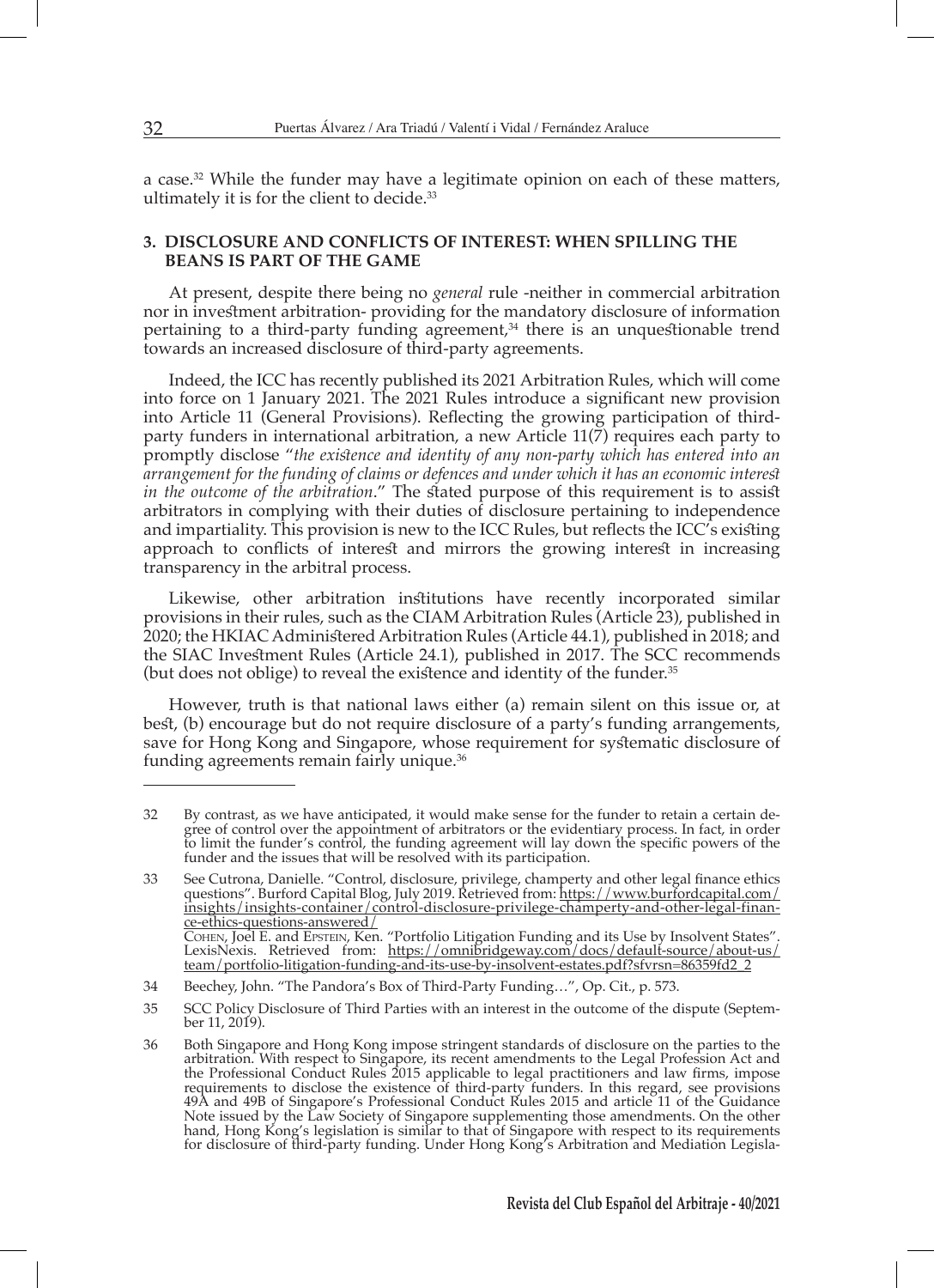Accordingly, unless the arbitral proceedings are governed by the above mentioned arbitration rules, or the laws of Hong Kong or Singapore apply as *lex arbitri*, the arbitral tribunal may not even know that third-party funding exists, let alone the identity of the funder.<sup>37</sup> While there is still ample scope for change in this regard,<sup>38</sup> there is also a need to put this debate into perspective.

Third-party funding opens the doors to endless debates over the need (or lack thereof) to disclose the existence and identity of the third-party funder or even the terms of the funding agreement itself. However, far from being a theoretical debate, the answer to this question has significant practical consequences in terms of preserving the legitimacy and integrity of the arbitral process and avoiding potential challenge to awards on the grounds of bias.

Following a conservative approach, almost any liaison -no matter how subtle or remote- between the funder and an arbitrator has the potential to give rise to an appearance of conflict of interest and, as such, should be deemed a disclosable matter. Yet, for the sake of brevity, we shall refer to the classic example where a lawyer acts as counsel in a funded case, and that same lawyer is subsequently approached to serve as an arbitrator in another case where one of the parties receives its litigation funding from the same funder.<sup>39</sup> Meanwhile, the conflicted arbitrator may or may not learn about the involvement of the funder,<sup>40</sup> which, absent disclosure from the funded party, translates into (i) the relationship between the funder and the arbitrator being invisible, and (ii) the arbitral tribunal being kept in the dark about the existence of the third-party funding.

Ideally, with a view to avoiding a potential conflict of interest going unnoticed, the funded party and/or its legal counsel should, on their own initiative, disclose the existence of a third-party funding agreement and the identity of the funder to the arbitrators and the arbitral institution.<sup>41</sup> The skeptical and disenchanted argue

tion (Third Party Funding) (Amendment) Ordinance 2017, the funded party must give written notice of the fact that a funding agreement has been made "on or before the commencement of the arbitration" or, as the case may be, "within 15 days after the funding agreement is made".

<sup>37</sup> Massini, Kelsie. "Risk Versus Reward: The Increasing Use of Third Funders in International Arbitration and the Awarding Security for Costs". Yearbook on Arbitration and Mediation, Volume 7, Article 25: p. 329. Retrieved from: <u>https://elibrary.law.psu.edu/cgi/viewcontent.</u> cgi?article=1047&context=arbitrationlawreview

<sup>38</sup> Review of the ICSID Rules is now underway and the proposed changes would create a new duty to disclose the existence of any third-party funding by filing a notice upon registration of the Request for Arbitration, or immediately upon concluding the third-party funding agreement after registration (Rule 14). See "Proposals for Amendment of the ICSID Rules: Working Paper #4": p. 38. Retrieved from: <u>https://icsid.worldbank.org/sites/default/files/WP\_4\_Vol\_1\_En.pdf</u>

<sup>39</sup> Beechey, John. "The Pandora's Box of Third-Party Funding…", Op. Cit., pp. 570-571.

<sup>40</sup> The arbitrator may become aware of the involvement of the funder directly (usually through his law firm when performing his duty to check for any potential conflict of interest) or indirectly (in light of a disclosure by one of the parties).

<sup>41</sup> See Principle A.1 of the "Report of the ICCA-Queen Mary Task Force…", Op. Cit., p. 14. Timings vary greatly between different institutions and arbitration rules. Whereas the ICC simply requires each party to "promptly" disclose the existence of a third-party funder, the Code of Best Practices in Arbitration of the Spanish Arbitration Club (CBBPP) elaborates on the issue of disclosure and takes it one step further by requiring the funded party to "inform the arbitrators and the counterparty no later than in its statement of claim, and provide the identity of the funder" (Article 154) or "within a reasonable period" if the funding occurs after the filing of the statement of claim (Article 155). Further, the CBBPP's ambitious approach towards transparency is enshrined in Article 156: "The arbitrators may request said party to provide any additional information that may be relevant. In complying with this obligation, the requested party may suppress the confidential details and, in particular the financial conditions of the transaction.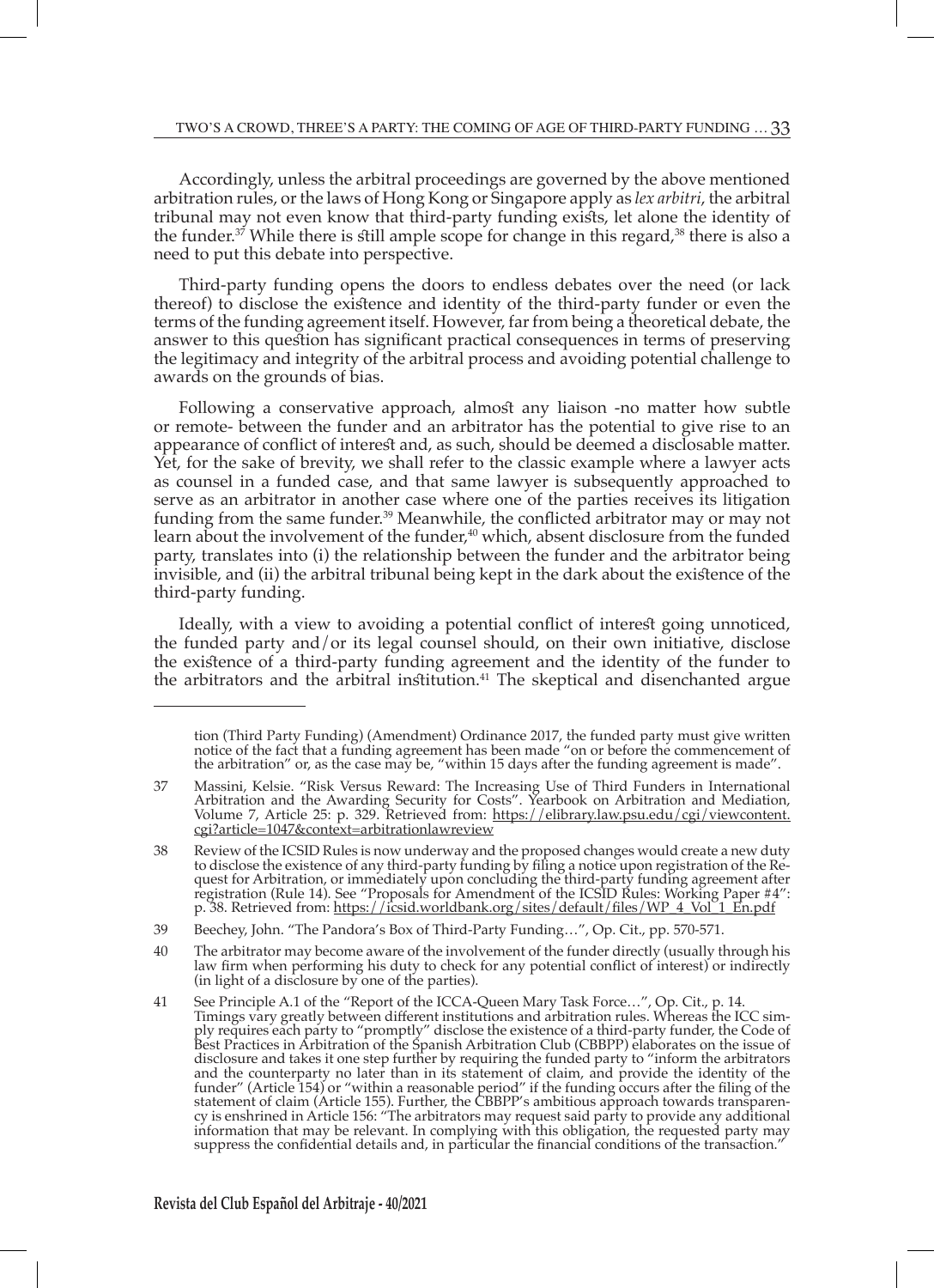that there is no incentive whatsoever for parties to come clean about their funding arrangements, least of all for funders. In fact, it is not uncommon for parties to procrastinate on their duty to disclose and withhold the existence and identity of the third-party funder for as long as possible.

While the 2014 IBA Guidelines on Conflicts of Interest in International Arbitration require disclosure of a funder's involvement in the arbitration, it is important to remember that, despite being widely accepted, they are purely voluntary and thus, will only be applicable if the parties "opt in" by referencing them in the arbitration agreement or if the arbitral tribunal decides to apply them.<sup>42</sup>

Under the motto "out of sight, out of mind", practitioners reluctant to raise the standards of disclosure and other stakeholders in international arbitration suggest that broad financial disclosures may lead to (a) the disqualification of capable arbitrators with tenuous connections, and (b) burdensome and time-consuming disclosure procedures.43 In the absence of disclosure, this argument goes, the participation of the funder would remain unknown and unknowable and an arbitrator cannot be biased by unknown information. Thus, ironically enough, the impression of bias would indeed vanish if the arbitrator was left in the dark about the involvement of the funder. This begs the question: is ignorance bliss? Generally speaking, ignorance is not a desirable state of mind in arbitration.

Overall, the argument that an arbitrator who knows nothing is far more likely to act righteously than an arbitrator who is hindered by the "received wisdom" must be rejected. Even if unknown at the initial stages, the existence of the funding agreement may be discovered later and later discovery of a third-party funder whose links with an arbitrator should have been disclosed may require that the arbitrator step down or

42 Pursuant to Standard 6(B) of the IBA Guidelines on Conflicts of Interest (2014), a person with a "direct economic interest in  $\dots$  the award" may be considered to bear the identity of a party for the purposes of determining a conflict of interest with the arbitrator. Funders are considered to have a "direct economic interest in the award" as described in the Explanation to General Standard 6: "Third-party funders and insurers in relation to the dispute may have a direct economic interest in the award, and as such may be considered to be the equivalent of the party." Moreover, under Standard 7(A), "A party shall inform an arbitrator, the Arbitral Tribunal, the other parties and the arbitration institution or other appointing authority (if any) of any relationship, direct or indirect, between the arbitrator and the party (or another company of the group of companies, or an individual having controlling influence on the party in the arbitration) or between the arbitrator and any person or entity with a direct economic interest in, or duty to indemnify a party for, the award to be rendered in the arbitration. The party shall do so on its own initiative at the earliest opportunity". It is generally assumed that the IBA Guidelines on Conflicts of interest are somehow the "source" which the vast majority of scholars and practitioners resort to when addressing the issue of conflicts of interest. The IBA Guidelines do, in fact, provide a formula that aims to bring clarity to deciding "who" a third-party funder is and "what" constitutes third-party funding. However, despite the issue of third-party funding being in full swing, the IBA Guidelines remain silent on the timings and extent of third-party funding disclosure. Nevertheless, the IBA Guidelines' value lies precisely in the fact that they have been the starting point and inspitation for arbitral instutions that have dared to address the issue of third-party funding directly (Singapore, Hong Kong, the Spanish Arbitration Club or the ICC, all of which have already been or will be mentioned). In this regard, see Henriques, Duarte G. "Third-Party Funding – In Search of a Definition", The American Review of International Arbitration (ARIA), Vol. 28, No. 4 (2018). Retrieved from: <u>https://www.bch.pt/ARIA\_DefiningTPF.pdf</u>.

43 Bogart, Christopher. "Litigation finance disclosure: Transparency or Tactics?". Burford Capital Blog, August 2017. Retrieved from: https://www.burfordcapital.com/insights/insights-container/litigation-finance-disclosure-transparency-or-tactics/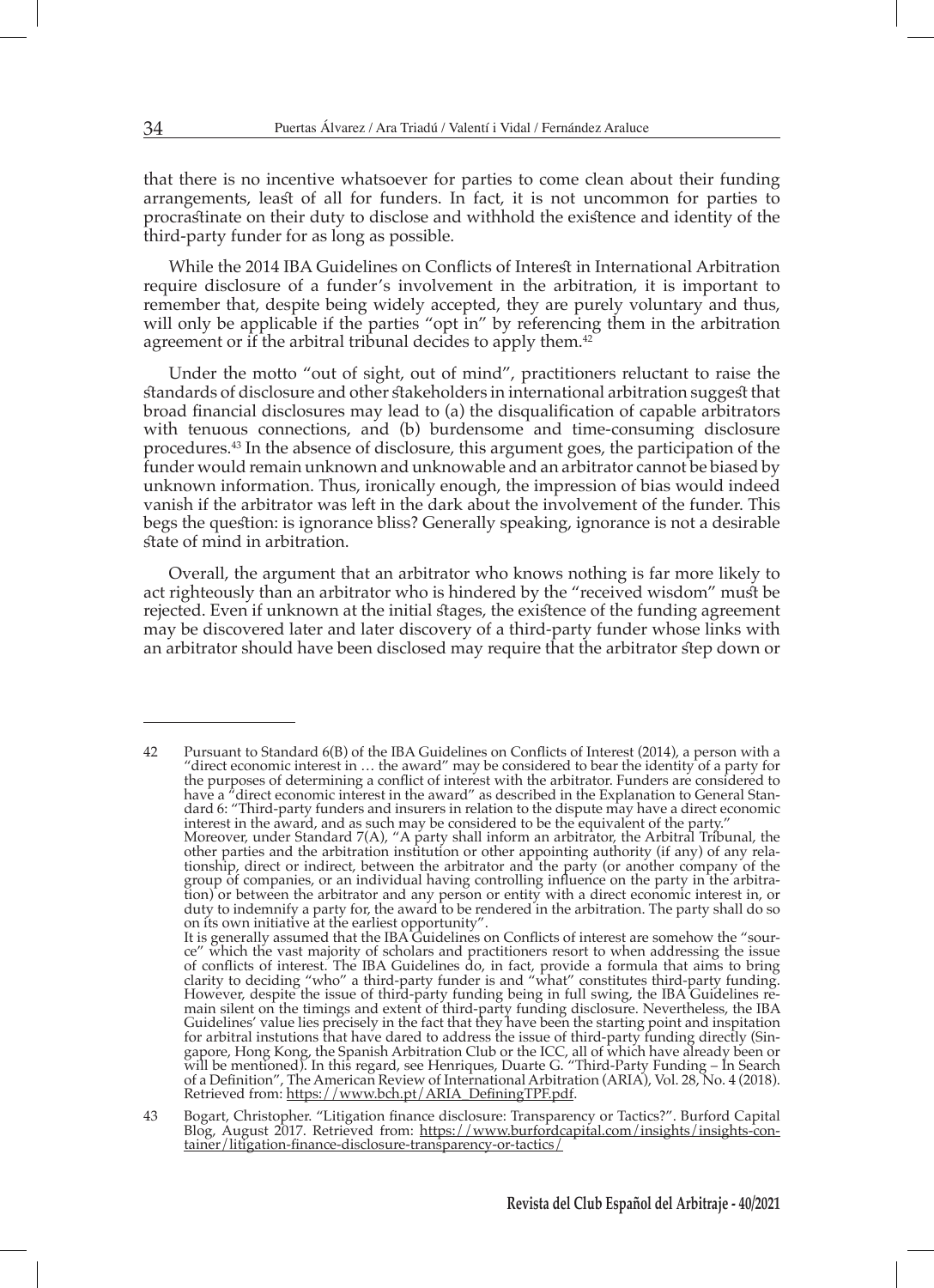risk rendering an award that may be set aside or refused recognition and enforcement as a result of the conflict.<sup>44</sup>

Nevertheless, at a time when pressure is increasing at all levels for transparency in the arbitral process, suggesting that disclosure of the existence of funding agreements is broadly unnecessary is out of the question. While international arbitration does not necessarily create a higher risk of conflict of interest than any other litigation proceeding, undisclosed conflicts of interest in the field of international arbitration, if unveiled, will have far-fetching implications for the development of the arbitration proceedings (e.g., challenges to the conflicted arbitrator's appointment, applications for disclosure of the funding arrangement or even annulment of the award). These unsavory consequences are, to a large extent, avoidable and militate in favor of disclosure as a matter of course at the earliest possible opportunity: either during the arbitrator selection process, in the filing of the request for arbitration or at the initiation of funding if after the constitution of the arbitral tribunal.<sup>45</sup>

That being said, the question is: how far should disclosure go in order to strike the balance between remaining completely silent and laying bare the intricacies of the funded party's choice of funding strategy?

We take the conservative view that disclosure must provide adequate information for arbitrators, parties, institutions and appointing authorities to assess potential conflicts of interest but should not go beyond acknowledging that funding is in place and revealing the identity of the funder. This same approach has been adopted by other institutions and rules like the new ICC Arbitration Rules 2021 or the ICCA-Queen Mary Task Force on Third-Party Funding in International Arbitration.46

Requiring parties to disclose the terms of their funding agreement is, generally speaking, entirely unnecessary since it does not allow for stricter scrutiny or avoidance of conflict of interest. Disclosure of the name of the funder to the arbitrators, however, is essential to maintaining the integrity and independence of decisionmakers.<sup>47</sup>

In addition to these cases, there is another investment arbitration case worth mentioning for the sake of completeness in this analysis. In Oxus Gold v. Republic of Uzbekistan, an UNCITRAL tribunal articulated the traditional view that third-party funding has no impact on the merits of the arbitration proceeding: "It is undisputed that Claimant is being assisted by a third-party

<sup>44</sup> See "Chapter 4: Disclosure and Conflicts of Interest" in "Report of the ICCA-Queen Mary Task Force…", Op. Cit., pp. 112-114.

<sup>45</sup> See "Chapter 4: Disclosure and Conflicts of Interest" in "Report of the ICCA-Queen Mary Task Force…", Op. Cit., pp. 110-111.

<sup>46</sup> See "Chapter 4: Disclosure and Conflicts of Interest" in "Report of the ICCA-Queen Mary Task Force…", Op. Cit., p. 83.

<sup>47</sup> Shannon, Victoria A. "Harmonizing Third-Party Litigation Funding Regulation", 36 Cardozo Law Review 861 (February 2015): p. 904. Retrieved from: <u>https://ssrn.com/abstract=2419686</u> Cases dealing with issues of disclosure may be divided into two groups. On the one hand, cases where the tribunal has only ordered disclosure of the identity of the funder for the purposes of determining whether there are conflicts of interest; see, inter alia, South American Silver Limited (Bermuda) v. The Plurinational State of Bolivia (PCA Case No. 2013-15) and EuroGas Inc and Belmont Resources Inc v. Slovak Republic (ICSID Case No. ARB/14/14). The majority of cases fall within this first category. On the other hand, cases where the tribunal has ordered the party to disclose further details of the funding agreement; see inter alia Muhammet Çap & Sehil Insaat Endustri ve Ticaret Ltd. Sti. V. Turkmenistan (ICSID Case No. ARB/12/6), Tennant Energy LLC v. Canada (PCA Case No. 2018-54) and Dirk Herzig v. Turkmenistan (ICSID Case No. ARB/18/35). These are rather exceptional cases, where the arbitral tribunals have required disclosure of the terms of the funding agreements for purposes different than assessing conflicts of interest (e.g., respondent's security for costs' request or conflict between the party and its funder).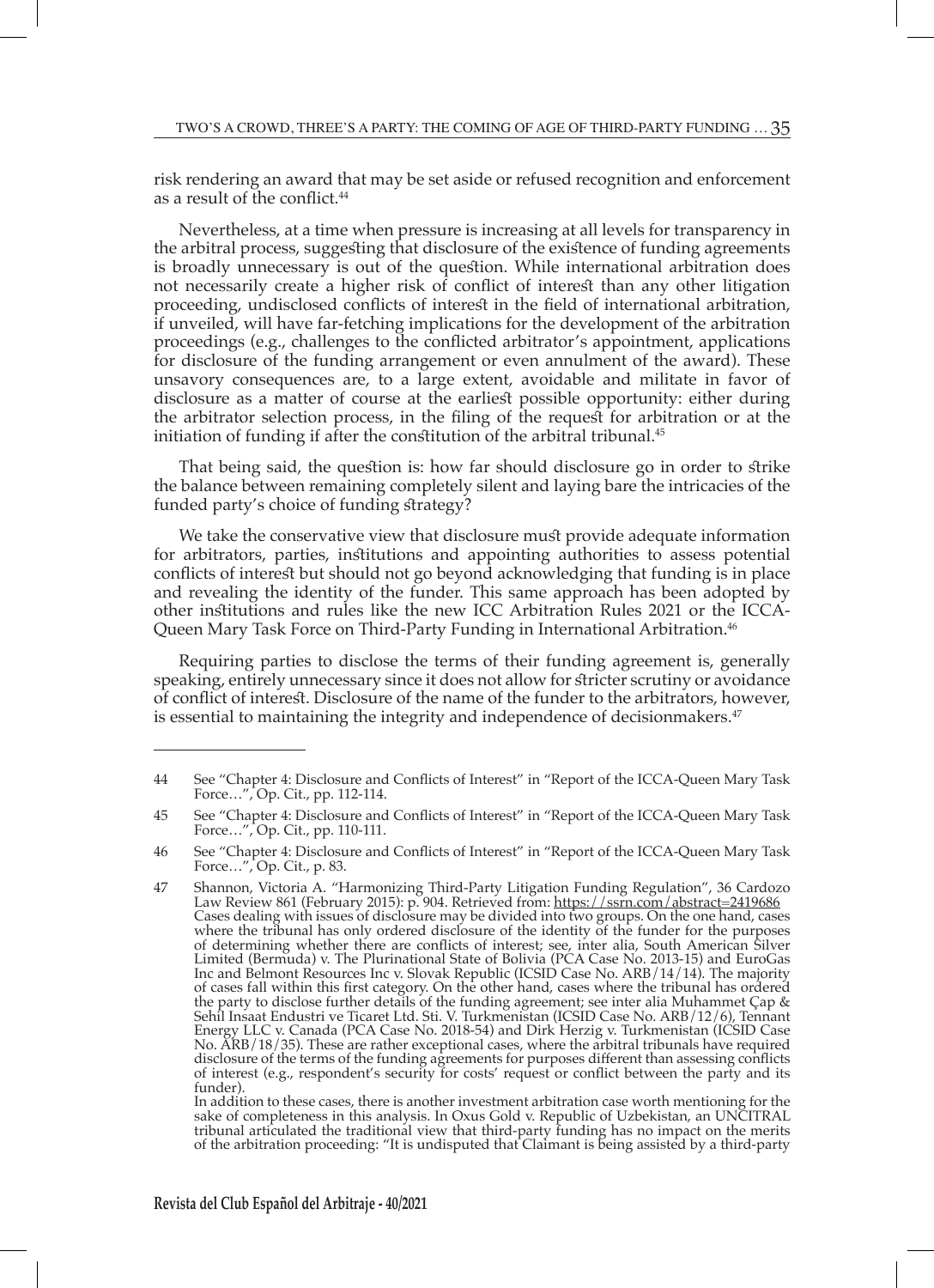However, disclosure of the terms of the funding agreement occurs at times, albeit to a lesser extent, since (i) arbitrators are rarely so ambitious in terms of scope of disclosure; (ii) accommodating a more expansive approach to disclosure is still a work in progress for most arbitral institutions; and (iii) based on straightforward common sense, absent exceptional circumstances, no other information except the existence and identity of the funder can be reasonably required for the purpose of analyzing conflicts of interest.

#### 4. **HIT AND RUN STRATEGIES OR THE "GAMBLER'S NIRVANA": SECURITY FOR COSTS AND THIRD-PARTY FUNDING**

A further uniquely divisive issue in the field of third-party funding in international arbitration is whether the fact that a party is funded must affect the arbitral tribunal's decision on security for costs.<sup>48</sup> This is particularly so where the funder acts as a fairweather friend, that is, it funds the claim and reaps the benefits (if any) but does not commit to paying an eventual adverse costs order,<sup>49</sup> potentially exposing the respondent party to what is commonly described as an "*arbitral hit-and-run*" situation.

Arbitral tribunals have indeed referred to the peculiar (yet undesirable) "hit-andrun" situation as the "gambler's nirvana": if the claim is successful, the funder wins; if a costs award is rendered against the funded party, the funder walks away with no responsibility for adverse costs.<sup>50</sup>

However, this concern portrays an overly simplistic assumption that third-party funding is relied upon only or primarily by impecunious parties. The preconceived (and biased) idea that whenever a party does not use its own funds to pursue arbitration there is a "potential for abuse" is fundamentally flawed, for it does not provide an accurate picture of the dynamics and rationale behind third-party funding. As noted in Section 2 above, third-party funding is increasingly a tool of choice, not of necessity.51 In fact, some of the world's largest and soundest companies are particularly concerned about the costs of arbitration and their opportunity cost and, thus, are increasingly drawing on professional funders for risk management purposes.

Against this background, even though there are very few definite rules or guiding principles that tribunals may rely on when deciding whether to award security for

funder in this arbitration proceeding. The Arbitral Tribunal has mentioned this fact in its Procedural Order Nos. 6 and 7. However, this fact has no impact on this arbitration proceeding" (UNCITRAL Final Award, 17 December 2015).

<sup>48</sup> Brekoulakis, Stavros and Rogers, Catherine. "Third-Party Financing in ISDS. A Framework for Understanding Practice and Policy", Academic Forum on ISDS Concept Paper 2019/13 (October 2019): p. 15. Retrieved from: https://www.jus.uio.no/pluricourts/english/projects/leginvest/academic-forum/papers/papers/13-rogers-brekoulakis-tpf-isds-af-13-2019-version-2.pdf

<sup>49</sup> Brewin, Sarah. "Security for Costs: IISD Best Practices Series – October 2018", International Institute for Sustainable Development (October 2018): p. 2. Retrieved from: https://www.iisd. org/system/files/publications/security-for-costs-best-practices-en.pdf Nevertheless, it should be noted that funders typically will not comit to paying adverse costs. Rather, it is standard practice in the market to resort to ATE insurance in order to cover the risks of an eventual adverse costs order.

<sup>50</sup> See RSM Production Corporation v. Saint Lucia (ICSID Case No. ARB/12/10), Decision on Saint Lucia's Request for Security for Costs of 13 August 2014: "Such a business plan for a related professional funder is to embrace the gambler's Nirvana: Heads I win, and Tails I do not lose" (paragraph 13).

<sup>51</sup> Bogart, Christopher P. "Third-Party Financing in International Arbitration", b-Arbitra | Belgian Review of Arbitration, Wolters Kluwer, Volume 2017, Issue 2: p. 323.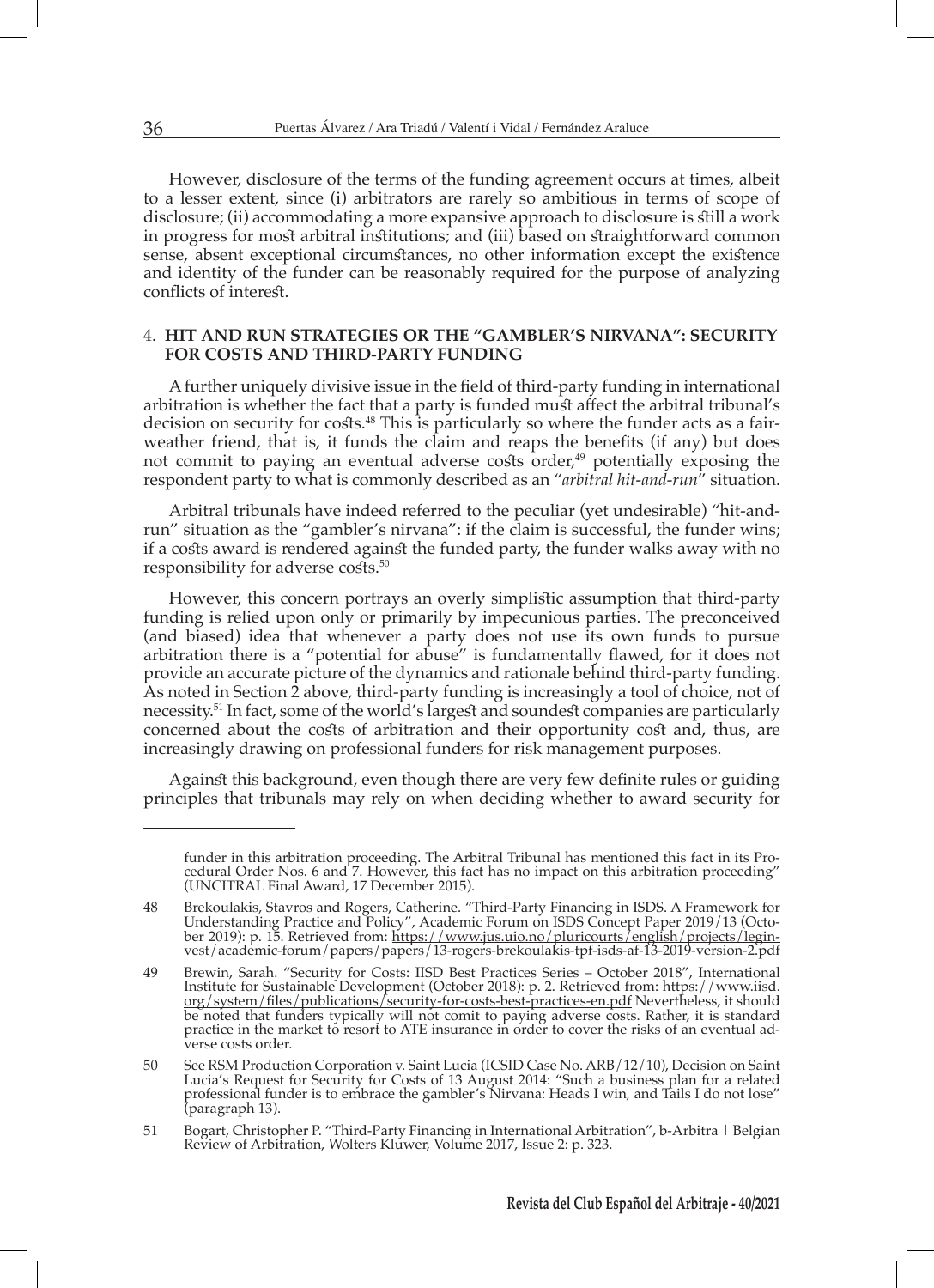$\cos\theta$  is perhaps unsurprising that ICSID tribunals tend to adopt a stricter test than the funded claimant's impecuniosity to order security for costs.<sup>53</sup>

One of the main purposes of security for costs orders is to deter frivolous claims and make prevailing respondents whole at the end of a case.<sup>54</sup> Nevertheless, aside from the "cause célèbre" of *RSM Production Corporation v. Saint Lucia*55 and the decisions that followed suit,56 an overwhelming majority of decisions have endorsed the conservative approach that security for costs should be granted with the "*greatest reluctance*",57 and we take the view that "bare assertions" on the claimant's impecuniosity should be rendered of no evidentiary value, even in cases involving third-party funding.

Moreover, this exceptionally high threshold flows as a matter of course from the traditional (and in our opinion, most sensible) view that tribunals must exercise self-

56 Manuel García Armas et. al. v. Bolivarian Republic of Venezuela (PCA Case No. 2016-08) and Dirk Herzig as Insolvency Administrator over the Assets of Unionmatex Industrieanlagen GmbH v. Turkmenistan (ICSID Case No. ARB/18/35). In both cases, the arbitral tribunals considered that the existence of third-party funding did not constitute per se a definitive proof of the party's impecuniosity or insolvency. However, that event coupled with other significant and exceptional circumstances justified an order on security for costs.

(ICSID Case No. ARB 06/8), Decision on Preliminary Issues of 23 June 2008; Gustav F W Hamester GmbH & Co KG v. Republic of Ghana (ICSID Case No. ARB/07/24), Procedural Order No. 3 of June 24 2009; Guaracachi America, Inc. and Rurelec PLC v. The Plurinational State of Bolivia (PCA Case No. 2011-17), Procedural Order No. 13 of 11 March 2013; EuroGas Inc. and Belmont Resources Inc. v. Slovak Republic (ICSID Case No. ARB/14/14), Decision on Provisional Measures of 23 June 2015; and South American Silver Limited (Bermuda) v. The Plurinational State of Bolivia (PCA Case No. 2013-15), Procedural Order No. 10 of 11 January 2016.

<sup>52</sup> Most jurisdictions and rules of arbitration do not treat security for costs any different than other interim and conservatory measures. See "Chapter 6: Costs and Security for Costs" in "Report of the ICCA-Queen Mary Task Force…", Op. Cit., pp. 163-183. As an exception to this, see the English Arbitration Act (1996), section 38(3); the LCIA Arbitration Rules, article 25(2); the SCC Rules, article 38; and the VIAC Rules of Arbitration, article 33(6); all of which contain specific provisions on security for costs.

<sup>53</sup> Brekoulakis, Stavros and Rogers, Catherine. "Third-Party Financing in ISDS…", Op. Cit., p. 17.

<sup>54</sup> Brekoulakis, Stavros and Rogers, Catherine. "Third-Party Financing in ISDS…", Op. Cit., p. 22.

<sup>55</sup> The much-quoted ICSID case RSM Production Corporation v. Saint Lucia (ICSID Case No.  $ARB/12/10$ ) remains a historic milestone, because it was the first time ever in investment treaty arbitration that an ICSID tribunal addressed the impact of third-party funding on security for costs requests. The arbitral tribunal ordered the claimant to pay security for costs in the amount of USD 750,000 in the form of an irrevocable bank guarantee. The tribunal's ratio decidendi for doing so was that the claimant's track-record of not paying costs: "Contrary to the situation in previous ICSID cases where tribunals have denied the application for security for costs…the circumstances of the present case are different. In particular Claimant's consistent procedural history in other ICSID and non-ICSID proceedings provide compelling grounds for granting Respondent's request." (paragraph 82). However, in an often-cited obiter dictum, the tribunal also contemplated the third-party funding factor and considered that the involvement of a third-party funder could not alleviate the concerns that the claimant will again default on costs payment, particularly since the funder's responsibility for adverse costs was uncertain: "the admitted third party funding further supports the Tribunal's concern that the Claimant will not comply with a costs award rendered against it, since, in the absence of security or guarantees being offered, it is doubtful whether the third party will assume responsibility for honoring such an award." (paragraph 83).

<sup>57</sup> Kirtley, William and Wietrzykowski, koralie. "Should an Arbitral Tribunal Order Security for Costs When an Impecunious Claimant Is Relying upon Third-Party Funding?", 30 Journal of International Arbitration (2013): p. 19. Retrieved from: <u>https://www.international-arbitration-at-</u> torney.com/wp-content/uploads/2018/09/international-arbitration-attorney-com-joia-30-1\_ william-kirtley-koralie-wietrzykowski.pdf In this regard, see the following investment arbitration cases dismissing security for costs requests (listed in chronological order): Libananco Holdings Co. Limited v. Republic of Turkey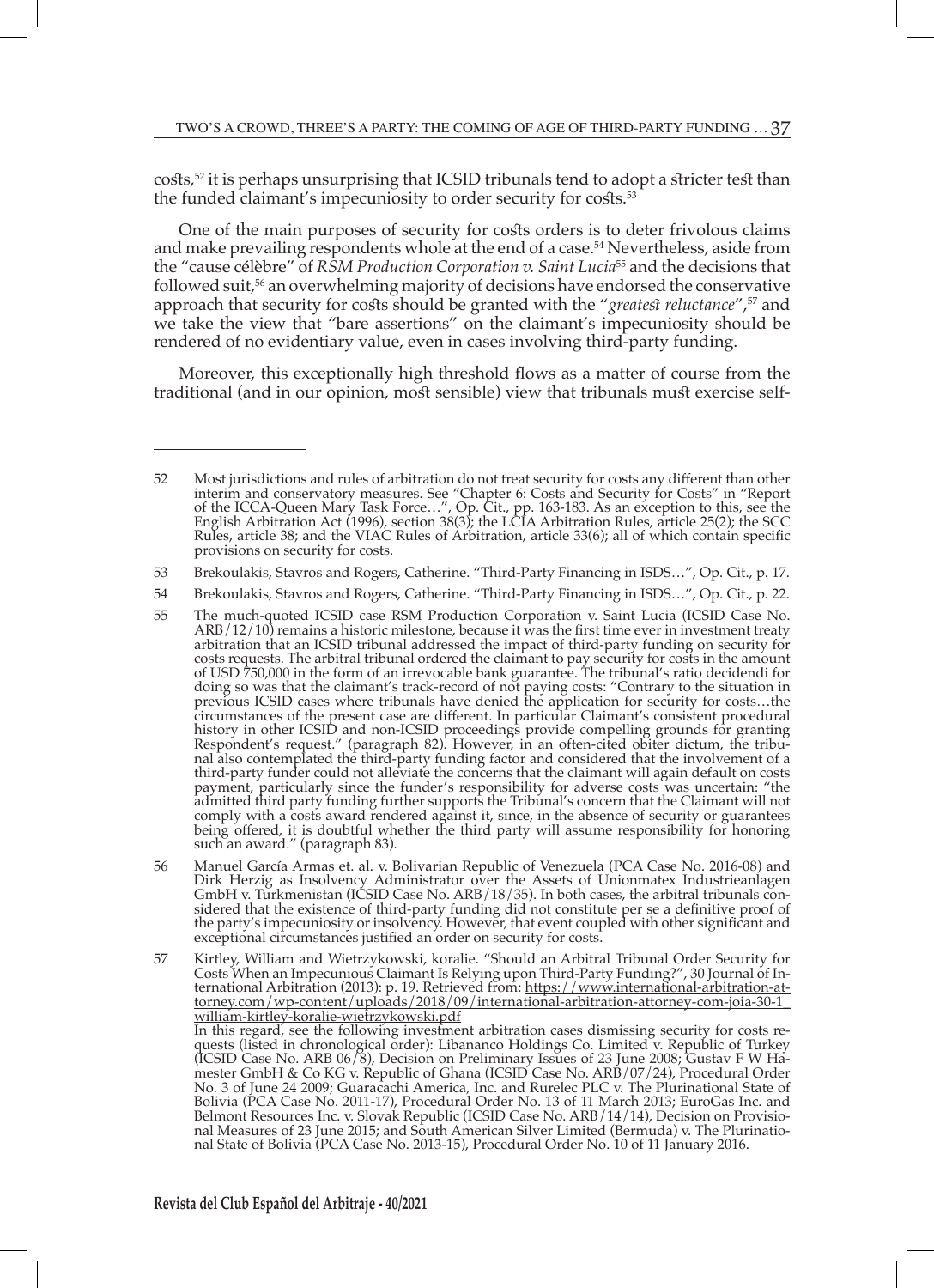restraint when dealing with extraordinary interim measures like security for costs requests, to ensure that the claimant's access to justice is not hampered.58

As regularly held by ICSID tribunals in investment treaty arbitration, it should only be in the most extreme case -one in which an essential interest of either party stood in danger of irreparable damage or where abuse, serious misconduct or other bad faith element has been evidenced on either side's conduct- that the possibility of granting security for costs should be entertained at all.59 Generally speaking, the burden of proof lies in the party seeking security for costs. In fact, there is no reason to reverse the burden of proof in the presence of a third-party funder.<sup>60</sup> However, once the requesting party has discharged its burden of proof, the onus is on the funded party to explain why an order for security for costs is unwarranted.

The quintessential example of evil intent justifying a security for costs order involves a claimant that, immediately before launching its claim, takes deliberate action to shield itself against potential liability for adverse costs by concealing assets, thereby artificially acting as a special purpose vehicle to collect money if the case is won and avoid paying costs if the case is eventually lost.

However, recourse to third-party funding does not, as such, constitute exceptional or extreme circumstances nor bad faith or abuse. Tribunals may use the existence of the third-party funder as a factor in determining security for costs, but the existence of a funding agreement should not in itself automatically trigger an order for security for costs.<sup>61</sup> Conversely, the existence of third-party funding does not warrant that the prevailing funded party should be able to collect the costs of its external financing as more costs of the proceedings.

In commercial arbitration, the point of departure is the parties' agreement to arbitrate, which sets the bar for a party's legitimate expectations in recovering costs. One sensible approach when faced with the issue of security for costs requests would be to ask whether the prospect of the claimant honoring a potential adverse costs award has substantially and unforeseeably deteriorated since the conclusion of the

<sup>58</sup> Sharma, Umika. "Third-Party Funding in Investment Arbitration: Time to Change Double Standards Employed for Awarding Security for Costs?", Kluwer Arbitration Blog (July 2018): p. 2. Retrieved from: <u>http://arbitrationblog.kluwerarbitration.com/2018/07/29/third-par-</u> ty-funding-investment-arbitration-time-change-double-standards-employed-awarding-security-costs/

<sup>59</sup> Von Goeler, Jonas. Third-Party Funding in International Arbitration and its Impact on Procedure, International Arbitration Law Library, Volume 35, Kluwer Law International (2016): p. 351. In this regard, see Commerce Group Corp. and San Sebastian Gold Mines, Inc. v. Republic of El Salvador (ICSID Case No. ARB/09/17), Decision on El Salvador's Application for Security for Costs dated September 20, 2012: "As the guardian of the integrity of the proceeding, the Committee may, in the appropriate situation, use its inherent powers to order security for costs. However, the power to order security for costs should be exercised only in extreme circumstances, for example, where abuse or serious misconduct has been evidenced." (paragraph 45). See as well Libananco Holdings Co. Limited v. Republic of Turkey (ICSID Case No. ARB 06/8), Decision on Preliminary Issues of 23 June 2008, paragraph 57.

<sup>60</sup> Von Goeler, Jonas. "Third-Party Funding in International Arbitration…", Op. Cit., p. 354 In this regard, see Burimi SRL and Eagle Games SH.A v. Republic of Albania (ICSID Case No. ARB/11/18), Procedural Order No. 2 on Procedural Measures Concerning Security for Costs: "The Tribunal would not shy away from ordering security for costs for the first time, had the Respondent established that the circumstances of this case required the requested relief. Based on the facts presented, howerver, the Tribunal does not find compelling reasons to depart from the previous rulings of ICSID tribunals denying security for costs requested" (paragraph 41).

<sup>61</sup> Massini, Kelsie. "Risk Versus Reward…", Op. Cit., p. 337.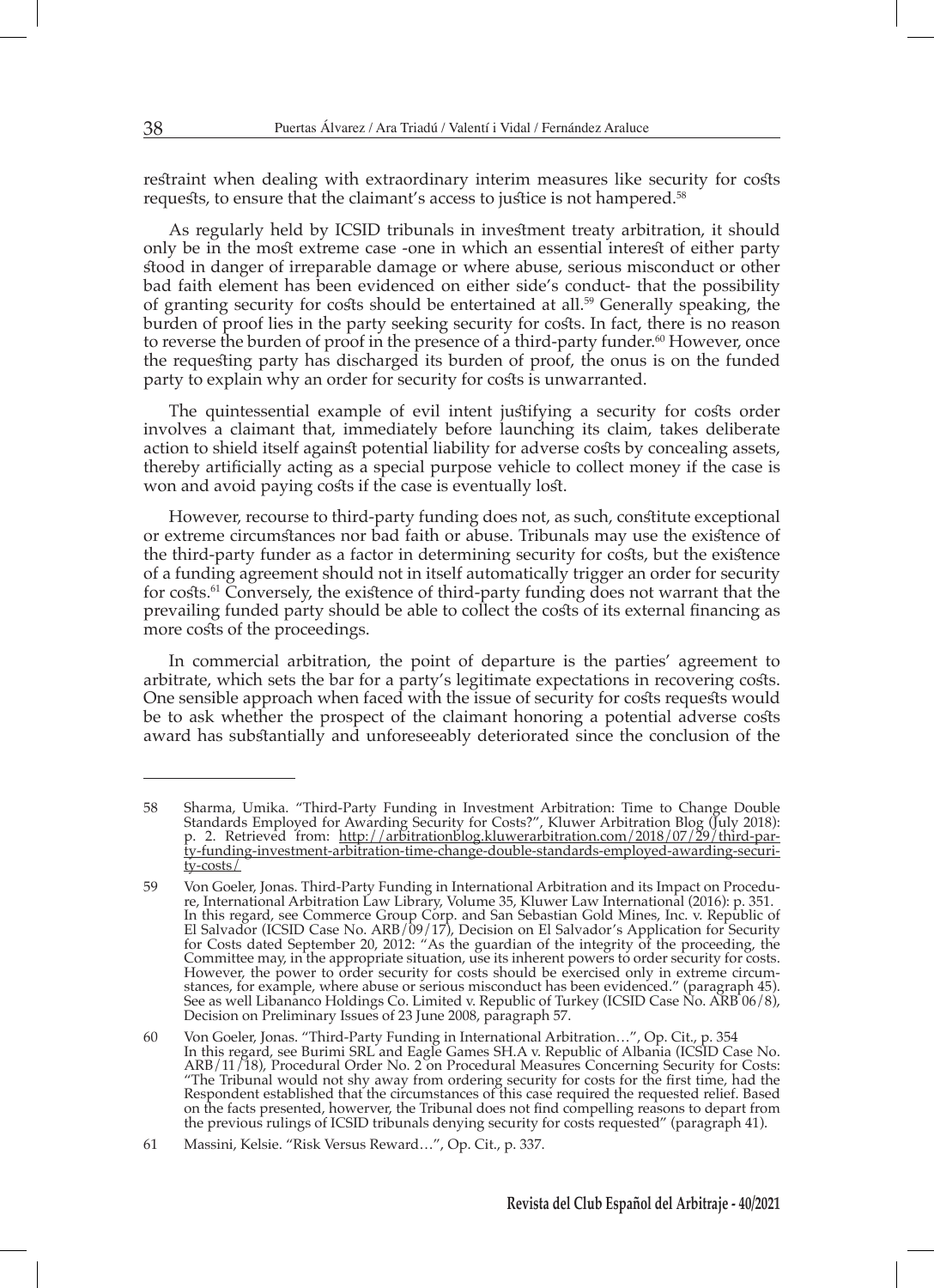arbitration agreement. $62$  That being said, we take the view that the conclusion of a funding agreement should not suffice to evidence a material and unforeseeable deterioration of the claimant's finances. Once again, the lack of a uniform approach and casuistic nature of security for costs applications (which is all the more obvious in commercial arbitration) open the door to commercial arbitration tribunals assessing broader fairness considerations in a rather unsystematic way.<sup>63</sup>

There are compelling arguments as to why the existence of a third-party funder should not be considered when assessing an application for security for costs.

*First*, taking into account third-party funding at such an early stage of the proceedings could turn out to be disproportionately detrimental to the claimant,64 as it might have a ripple effect and simply stifle its claim altogether. In fact, in some cases, the arbitral tribunal's discretionary power to order security for costs can unduly restrict access to justice. A blatant example would be when the claimant's financial difficulties are indeed attributable to the acts and omissions of the other party and therefore, recourse to third-party funding is the only line of action the claimant can follow in order to bring forward a meritorious claim.<sup>65</sup>

*Second*, should third-party funding agreements become a decisive factor, this would encourage respondents to systematically apply for security for costs, thus delaying the procedure and increasing the risk of stifling plainly meritorious claims if the third-party funder does not agree to pay on behalf of the claimant. $66$ 

<sup>62</sup> Brekoulakis, Stavros and Von Goeler, Jonas. "Chapter I: The Arbitration Agreement and Arbitrability, It's all about the Money: The Impact of Third-Party Funding on Costs Awards and Security for Costs in International Arbitration", Austrian Yearkbook on International Arbitration, Volume 2017: pp. 14-15.

<sup>63</sup> This current perspective allows tribunals to capture the nuances of the particular case, but, against standard practice, it also encourages disclosure of the terms of the funding agreement in order to evaluate whether security for costs would be justified. Accordingly, since the legal test applied varies from one case to another, it is extremely difficult to generalize about how third-party funding impacts a tribunal's decision to order security payment. In addition, confidentiality of proceedings and awards in commercial arbitration further contributes to this asymmetry.

<sup>64</sup> In fact, if final awards on costs against unsuccessful claimants disregard third-party funding as a factor in their assessment, it is only logical that third-party funding should not be a decisive factor at the earlier stage of determining security for costs. See, in this regard, for example, IC-SID sister cases Ioamis Kardassopoulos & Ron Fuchs v. Republic of Georgia (ICSID Cases No. ARB/05/18 and ARB/07/15), Award rendered on March 3, 2010, and RSM Production Corp. v. Grenada (ICSID Case No. ARB/05/14), Order of the Committee Discontinuing the Proceeding and Decision on Costs dated April 28, 2011, all of which, when dealing with costs in the final award, have ruled that making third-party funding part of the equation when determining costs at the final stage of the proceedings would turn out to be detrimental to the prevailing funded party, by reducing the amount it could potentially recover.

<sup>65</sup> See EuroGas Inc. And Belmont Resourced Inc. v. Slovak Republic (ICSID Case No. ARB/14/14), Procedural Order No. 3 of June 13, 2015. In this case, as opposed to the underlying reasoning behind the tribunal's decision in RSM Production Corporation v. Saint Lucia, the tribunal pointed out that the respondent had failed to establish that the claimants had defaulted on their payments in those or in other arbitration proceedings and denied the requested provisional measure of security for costs by making it clear that "financial difficulties and third-party funding -which has become a common practice- do not necessarily constitute per se exceptional circumstances justifying that the Respondent be granted an order of security for costs" (paragraph 123).

<sup>66</sup> Kirtley, William and Wietrzykowski, koralie. "Should an Arbitral Tribunal Order Security for Costs…", Op. Cit., pp. 21-22.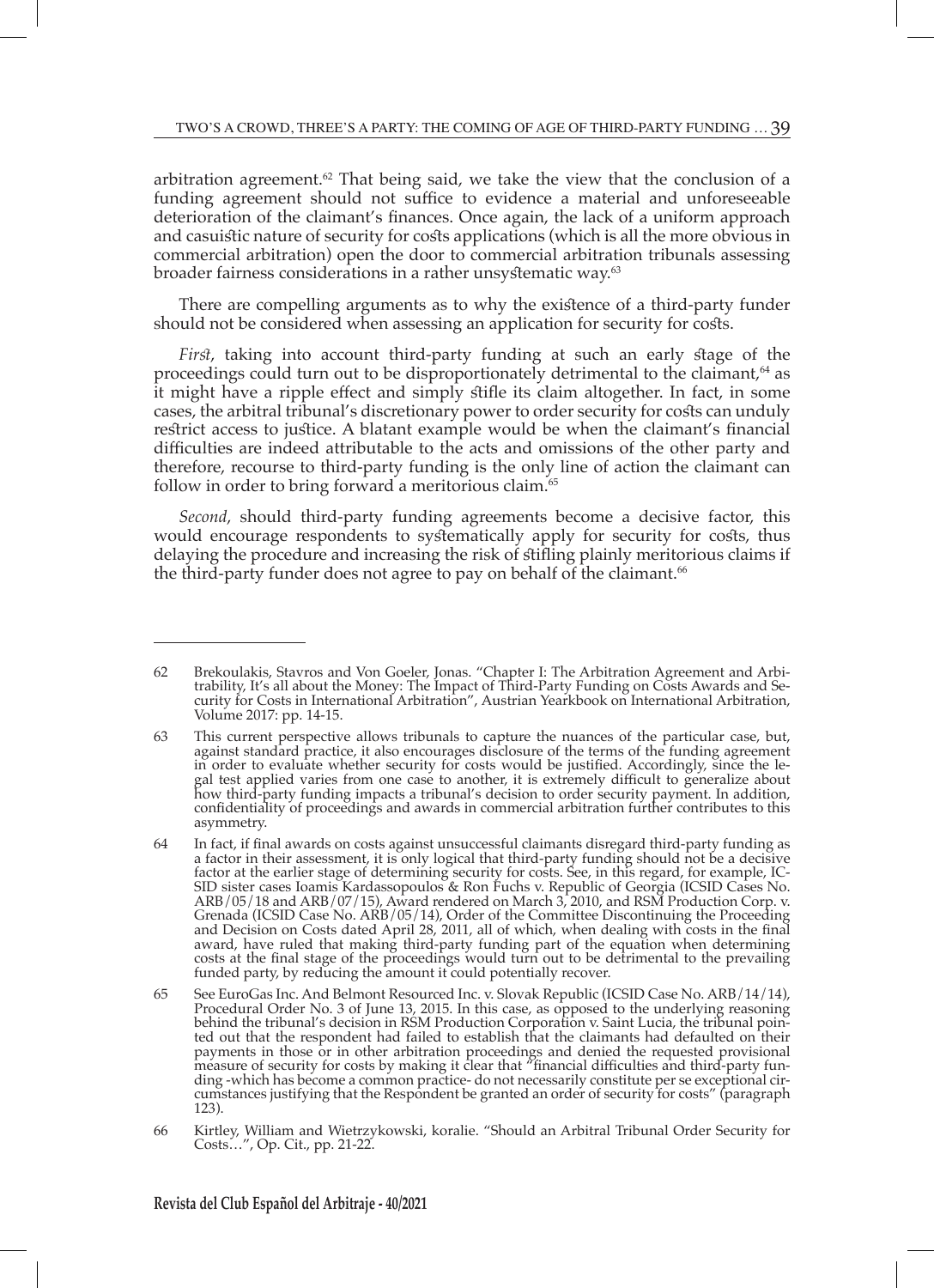*Last*, parties benefiting from third-party funding would be in a worse position than parties using other sort of funding arrangements, which is rather inequitable<sup>67</sup> considering that the benefits of third-party funding far outweigh any fear of (a) an increase in frivolous claims (which, in any case, are unattractive to any funder); or (b) default on adverse cost payment obligations (which, in any case, may happen regardless of the existence of a funder). At the end of the day, third-party funding is no different than any other financial arrangement that a party may enter into with a "conventional" financial institution. If the latter is not considered a cause for concern regarding security for costs, there is no compelling reason to treat the former differently.

Overall, the fact that a party has entered into a third-party funding agreement does not provide sufficient grounds to order that party to grant security for costs,<sup>68</sup> especially since some funders may be prepared to meet liability for adverse costs.<sup>69</sup>

This remains as a case-by-case determination. If the arbitral tribunal wishes to consider broader fairness concerns in its assessment,<sup>70</sup> it may do so, but this should under no circumstances be misused to breed resentment against third-party funding and parties financially supported by professional funders. $7^{\overline{1}}$ 

#### 5. **CONCLUSION**

In addition to trends within the field of arbitration, market forces have also contributed to increase both demand for and interest in portfolio financing. Market activity is indeed now primarily focused on monetization of large claim portfolios held by premium listed corporations.<sup>72</sup> Thus, it comes as no surprise that several jurisdictions and arbitral institutions now allow, regulate and even encourage third-party funding. In fact, expectations are that the arbitral community will continue to embrace third-party funding and the industry will grow exponentially in the coming years.

Despite international arbitration being in full swing, its costs continue to escalate,<sup>73</sup> thus placing a substantial financial burden on the parties involved. Within this

<sup>67</sup> Kirtley, William and Wietrzykowski, koralie. "Should an Arbitral Tribunal Order Security for Costs…", Op. Cit., pp. 21-22.

<sup>68</sup> Von Goeler, Jonas. "Third-Party Funding in International Arbitration…", Op. Cit., p. 365.

<sup>69</sup> In this regard, see the Code of Conduct (2018 revised version) of the Association of Litigation Funders of England and Wales (ALF Code): <u>https://associationoflitigationfunders.com/</u> wp-content/uploads/2018/03/Code-Of-Conduct-for-Litigation-Funders-at-Jan-2018-FINAL. pdf With regard to the funder's commitment in relation to costs, the ALF Code provides that the

funding agreement shall state whether the funder is liable to the funded party to "meet any liability for adverse costs that results from a settlement accepted by the Funded Party; pay any premium (including insurance premium tax) to obtain adverse costs insurance; provide security for costs; and meet any other financial liability" (Articles 10.1 to 10.4 of the ALF Code).

<sup>70</sup> For example, whether, in the presence of an arbitration funding agreement, it could be potentially unfair for the respondent to proceed with the arbitration without security for costs.

<sup>71</sup> Von Goeler, Jonas. "Third-Party Funding in International Arbitration…", Op. Cit., p. 366.

<sup>72</sup> In this regard, see Wesolowski, Antonio. "Chapter 18: Spain". In Perrin, Leslie. The Third Party Litigation Funding Law Review: Third Edition, Law Business Research (December 2019): p. 189. Retrieved from: https://thelawreviews.co.uk//digital\_assets/d7db7ca7-7471-48d0-a10e-8b15a22b6a46/Third-Party-Litigation-Funding-3rd-edition.pdf

<sup>73</sup> Parties are required to bear the fees of arbitrators, the administrative costs of the arbitral institution and the costs for the venue, along with attorney's fees and expert witness fees, which are usually as well very expensive.